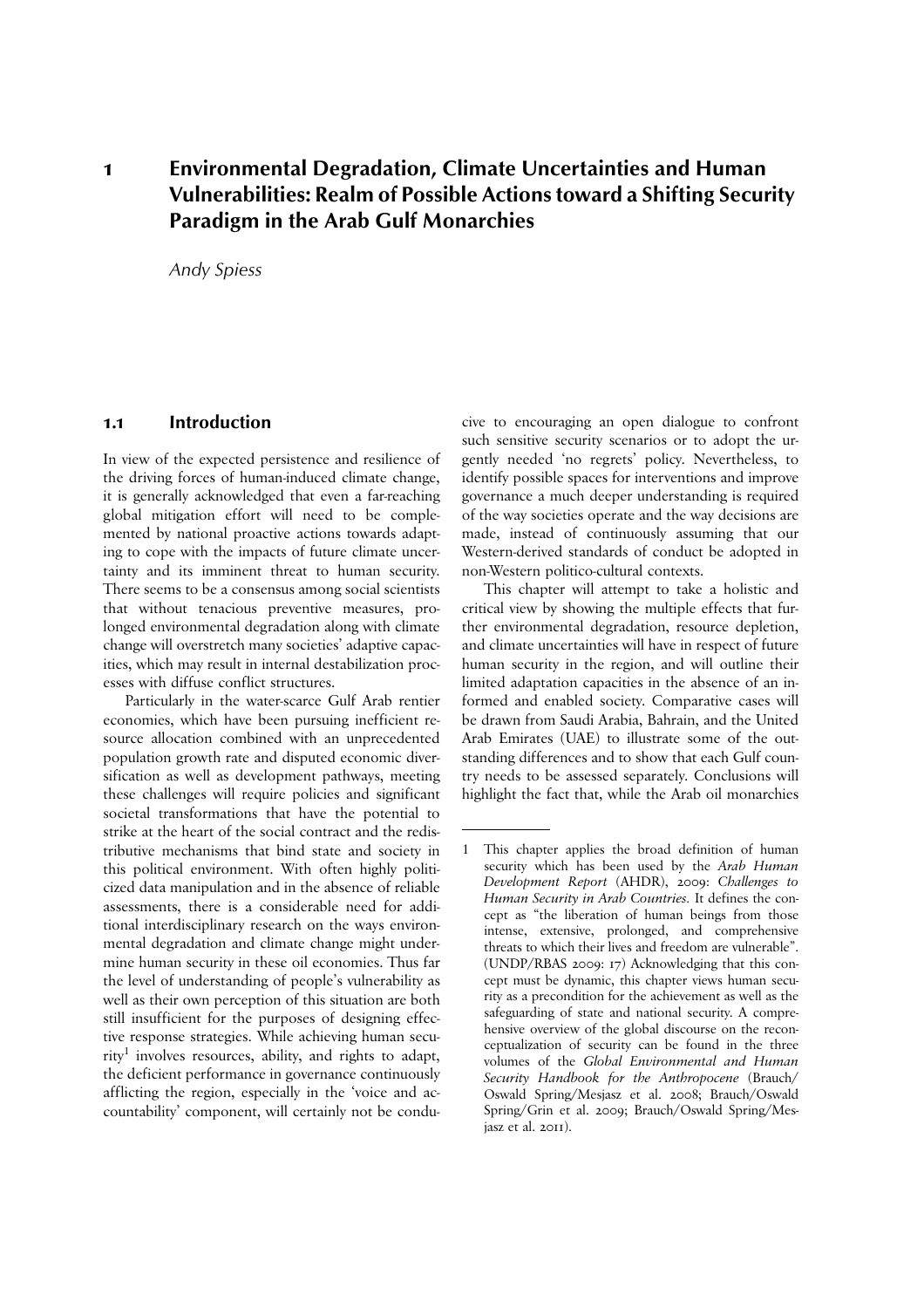

**Figure 1.1:** Countries of the Gulf Cooperation Council. **Source:** GCC Network for Drylands Research and Development (NDRD).

urgently need to include these new threats in their regional security discourse, their realm of possible actions may already be trapped in a vicious circle, and most apparently well-meant suggestions will trigger a further cascade of negative effects, will take too long, or will simply be unrealistic in some of the Gulf economies.

#### **1.2 Thematic Rationale**

There is evidence that the existing progressive resource degradation in the *Gulf Cooperation Coun-* $\text{ceil}$  (GCC) member states<sup>2</sup> will not only have severe socio-economic and environmental consequences, but will be further intensified by climate uncertainties (see chap. 19 by Kumetat).

Alongside extreme scarcity<sup>3</sup> (UNDP/RBAS 2009: 39), prolonged water extraction, production, as well as utilization, particularly in the municipal, industrial, and highly subsidized agricultural sectors has led not only to severe groundwater depletion in both quantity and quality, but also to soil and water salinization, thermal and chemical pollution (Al-Zubari 2009: 5; Dawoud 2007: 14; Walters/Kadragic/Walters 2006: 85; Al-Kolibi 2002: 225), loss of habitat and biological diversity, declining productivity, and irreversible ecosystem degradation such as topical destruction of

<sup>2</sup> The *Gulf Cooperation Council* (GCC) is a 'loose' political and economic alliance formed in 1981 with the main objective of confronting their security challenges collectively and strengthening cooperation. Its members include Bahrain, Kuwait, Oman, Qatar, Saudi Arabia, and the United Arab Emirates (UAE).

<sup>3</sup> Four GCC member states are rated among the 10 most water-scarce countries in the world. Kuwait (10 m<sup>3</sup> p.a.), the UAE (58 m<sup>3</sup> p.a.), Qatar (94 m<sup>3</sup> p.a.), and Saudi Arabia (118 m<sup>3</sup> p.a.) rank as the first, third, fifth, and eighth water-deficient countries respectively.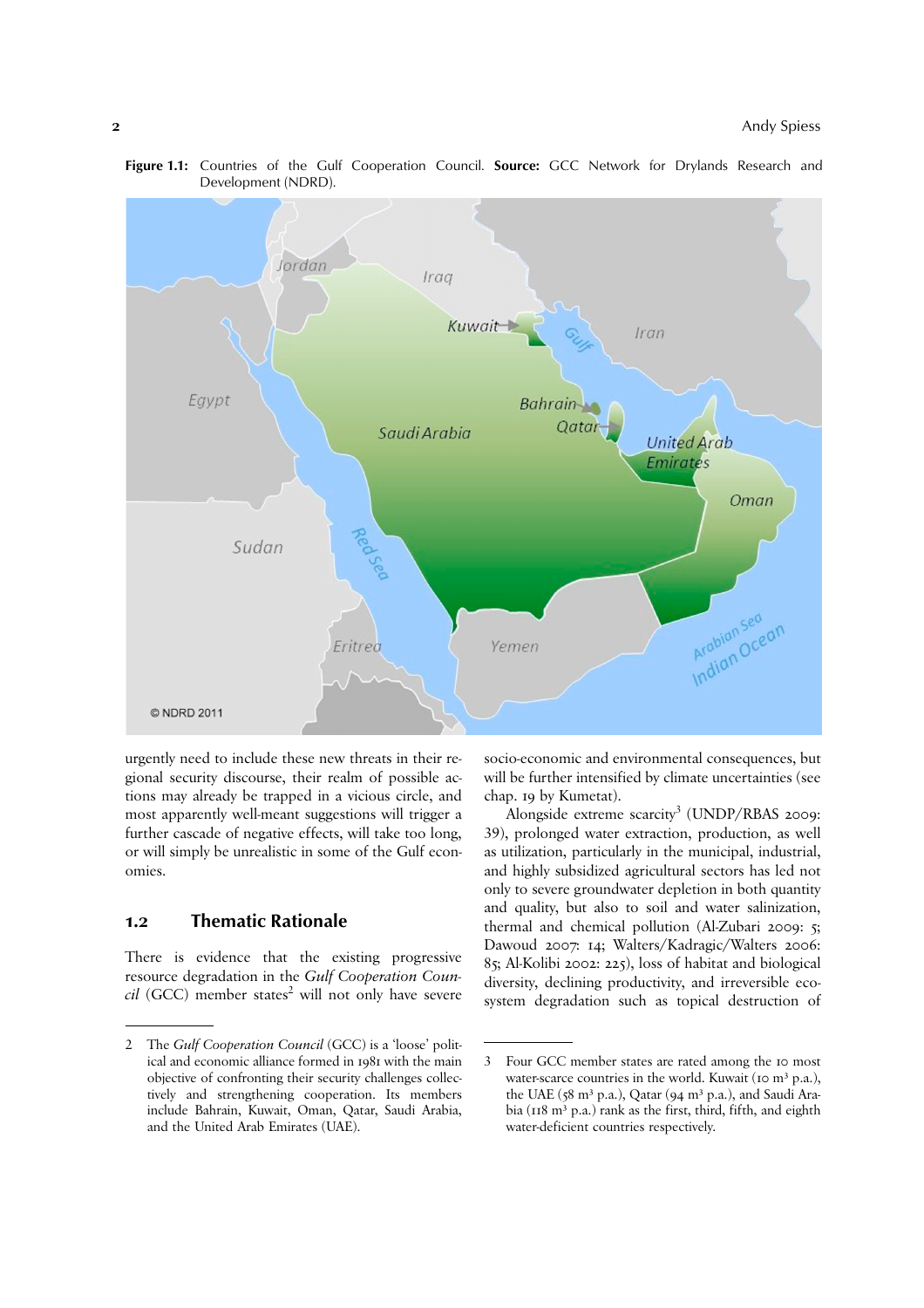rangeland vegetation through prolonged processes of desertification (UNEP 2006: 75; Brown/Peacock/ Loughland et al. 2006: 92; Erskine/Moustafa/Osman et al. 2004: 1; Al-Awadhi/Misak/Omar et al. 2003: 107). Projections indicate novel 21st-century climates for the eastern Arabian Peninsula (Williams/ Jackson/ Kutzbach 2007: 5739) and along with global climate uncertainties will come enormously increased risks of water scarcity and contamination, species extinction, rise in sea level, extreme weather events, aggregate impacts, and risk of large-scale discontinuities (Kotwicki/Al-Sulaimani 2009: 306). There is widespread consensus among academics that anthropogenic causes of global and regional environmental change are determined by population growth, demographic shifts, economic and technological development, cultural forces, values and beliefs, institutions, and governance structures, as well as by the interactions between all these underlying driving factors (Nelson/ Bennett/Berhe et. al. 2006: 2; MA 2005: 74).<sup>4</sup> Understanding these mechanisms and conditions, including both past and possible future evolution, is a prerequisite for developing successful mitigation as well as viable adaptation policies that will reach their stated objectives.<sup>5</sup> The challenge entails linking a broad range of actors in a variety of combinations to deal with the interrelated dynamics in a context of uncertainty (Folke/Hahn/Olsson et al. 2005: 462). Since the effects of climate uncertainties on societies and states will be mediated through existing economic, social, and political systems, an assessment of the status quo in the Gulf monarchies becomes even more essential.<sup>6</sup>

Policies that implicitly subsidize or even endorse an environmentally irresponsible and destructive use of resources still pervade the GCC (Russell 2009: 96; Elhadj 2006: 190), while any sustainable progress of note faces formidable political, socio-cultural, and institutional constraints on the necessary far-reaching and multi-sectoral approach to adaptation (ESCWA

2006: 9).7 However, adaptation will not only depend upon the capacity of systems to adapt (Adger/ Agrawala/Mirza et al. 2007: 733), but also on the recognition of the need (Burton/Diringer/Smith 2002: 155) or intent of the leadership to deploy adaptive capacity to reduce vulnerability (Adger/Vincent 2005: 403).

From a security perspective, climate change should be discussed in terms of both human security and the established field of security studies, and it should be emphasized that the probable associations between climate change and security are indirect and highly contingent on the future political decisions of Gulf regimes. The literature concerned with human security, however, tends to be dismissive of the traditional security concepts of geopolitics and nation-state and lays stress on the need to confront and resolve the challenges created by the changing nature of state systems rather than, for instance, on internal tensions, power balancing, and armed conflict. In respect of the Gulf economies, such an approach can be misleading and potentially dangerous, since the effects of climate change have the potential to exacerbate existing problems of instability. The new emerging security threats in the Gulf economies will therefore be directly and indirectly intensified by future developments in the entire Middle East region.<sup>8</sup> Similarly, the solution to the problems of climate change will create novel challenges in the field of national and international security.

# **1.3 From 'Elusive' Development to a Shifting Security Paradigm**

Mapping out the socio-political and economic variables can reveal something useful about the prospects for environmentally conscious reform in the Gulf. The first step in this process would be to demystify the false perception of political reform and develop-

<sup>4</sup> For a comprehensive overview of what the *Millennium Ecosystem Assessment* (MA) calls "indirect and direct drivers" please refer to Nelson, Bennett, Berhe et al.  $(2006).$ 

<sup>5</sup> A portfolio of strategies that represent the most successful methods for overcoming or circumventing the obstacles facing efforts to build knowledge in this area has been provided by Young, Lambin, Alcock et al. (2006).

Likewise, the need to conduct additional studies and develop scenarios for the Arabian peninsula was recognized by Maas and Tänzler (2009: 16) in their recent synopsis.

<sup>7</sup> Besides multiplication, overlap, and the low level of integration of various state agencies, there is an absence of effective coordination and participatory decision-making processes, as well as dysfunctional legal frameworks, short-sighted planning, extremely low monitoring and data-gathering compliance, inefficient national research strategies, and inadequate capacity building and enabling of society.

<sup>8</sup> These have been conscientiously listed by Oli Brown and Alec Crawford (2009) in their study on *Climate change and the risk of violent conflict in the Middle East*.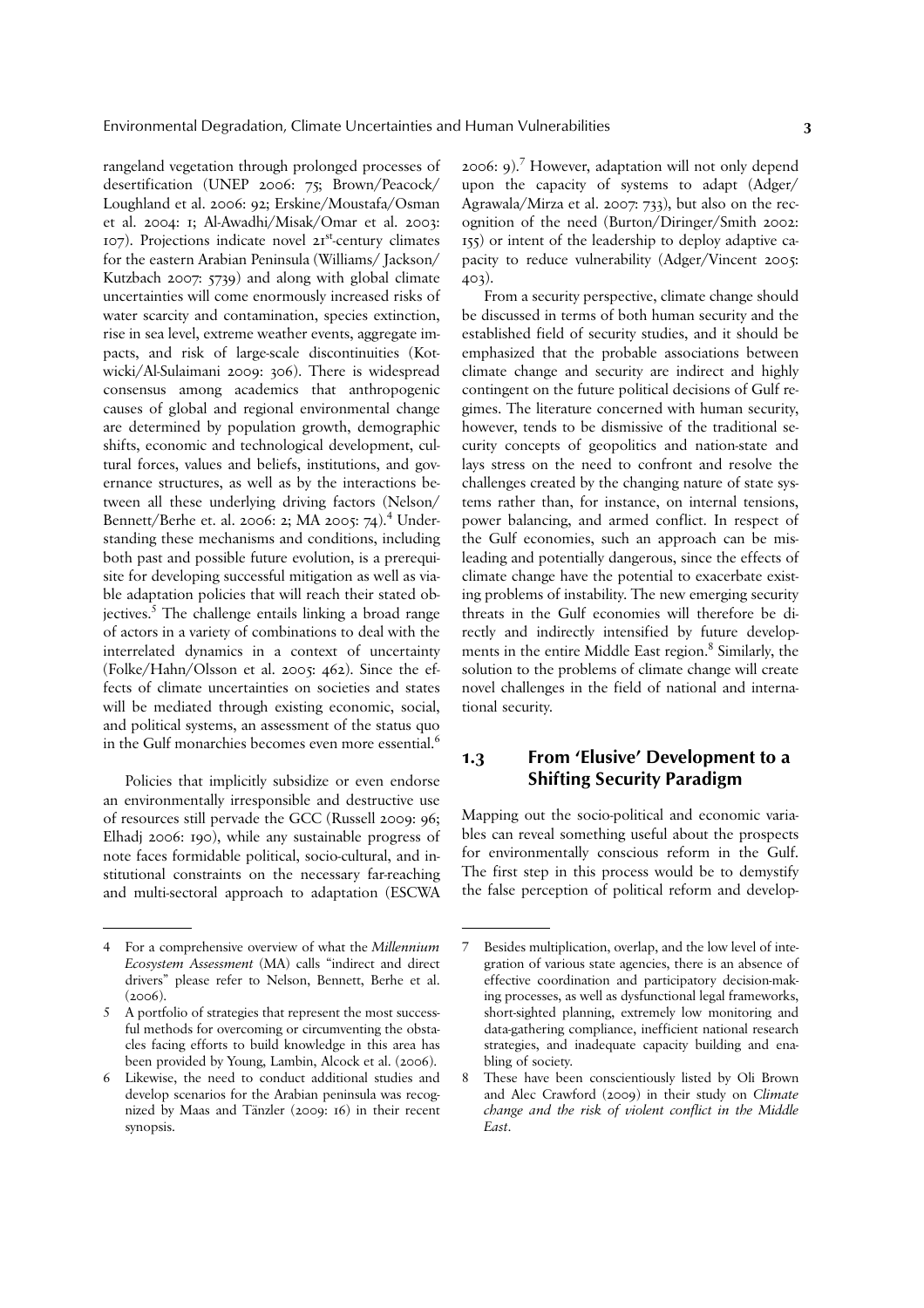ment in this context. Contemporary discourse on democratic transformation in the Gulf monarchies often lacks a critical assessment of the kind of progress that is taking place on the ground, whereas the process of development is overshadowed by highly politicized data manipulation and the contested reliance on human development indicators. Conversely, per capita income, life expectancy, and education do not produce an adequate indication of a society's progress or of whether this development is simply 'elusive'. If education is a question of "quantity not quality" (Lord 2008: 8; World Bank 2008: 176), 'life expectancy' merely a consequence of procured foreign skills, and finally 'per capita income' certainly not an adequate reflection of equity and freedom, the perception that comes with high-ranking development indicators should urgently be reconsidered. The distinguished éminence grise Arab economist, Sayigh, showed as early as 1991 that development cannot be bought, and warned that it must instead be soundly oriented and sought with tenacity by the society's leadership and by a people enjoying a large measure of freedom and political participation (Sayigh 1991: 148, 225). This is even more imperative when the ability to generate adaptive capacity to cope with climate change is associated with levels of national development, including political stability, economic well-being, human and social capital, and effective institutional and regulatory frameworks (Stern 2007: 488-489). When exploring how the people-centred human security approach affects the way we should think about key challenges, we should not forget that the United Arab Emirates, despite the glittering façade often associated with them, cannot sustain themselves without foreign help<sup>9</sup> (Ali 2010: 166), while both Bahrain and Saudi Arabia have reached a development level that not only shows "islands of excellence" (Niblock 2007: 225), but has also produced a national human agency that is often underestimated by foreign analysts.<sup>10</sup> Presuming that the overall adaptive capacity can be increased by enhancing the ability of both individuals and organizations to withstand and recover from negative climate impacts or shocks to the system (Lemos/Boyd/Tompkins et al. 2007: 1), such an endeavour eventually requires broad-based interaction with and participation by various stakeholders in the planning and implementation of the policy.<sup>11</sup>

Furthermore, the GCC states are not as homogenous as is often claimed in scholarly work; on the contrary, they have wide-ranging socio-economic and demographic conditions impacting on their development. Saudi Arabia is, besides being a G20 member, one of the largest countries in the world, covering an area approximately the size of western Europe. The current estimated population of  $28.7$  million<sup>12</sup> includes 5.5 million or roughly 19 per cent resident foreigners (PRB 2009: 8); whereas the archipelago of Bahrain, located off the eastern coast of Saudi Arabia, is one of the smallest countries, covering  $665 \text{ km}^2$ (257 sq mi), approximately four times the size of Washington, DC and making the country smaller than the nearby King Fahd International Airport.<sup>13</sup> Out of Bahrain's estimated 1.2 million inhabitants, 49 per cent are foreign nationals, while the UAE has an estimated population of 6.7 million, consisting of roughly 85 per cent expatriates.14 According to the *Population Reference Bureau* (PRB) the projected population in-

<sup>9</sup> The private sector in the UAE is staffed by 99.6 per cent foreign labour, while the public sector hosts 90 per cent expatriates (Ali 2010: 166). Given the theoretical scenario that all foreign nationals left (from south-east Asian workers to foreign experts), the country would fall into archaic disarray.

<sup>10</sup> This aspect becomes relevant when scholarly work is not limited to detached desktop research, but has the objective of establishing a science-policy interface that will increase response capacity, encourage proactive adaptation, and mitigate environmental change in the region.

<sup>11</sup> For an overview of the different approaches and definitions of concepts see the editorial by Janssen and Ostrom (2006).

<sup>12</sup> By contrast, the *World Factbook* 2010 published by the *Central Intelligence Agency* (CIA) presents a population based on July 2010 estimates of 29.21 million (which includes 5,576,076 non-nationals) for Saudi Arabia (CIA 2010).

<sup>13</sup> Located north-west of Dammam (Saudi Arabia) King Fahd International is at 780 km² the world's largest airport in terms of land area - a subtle "superlative" that did not receive adequate branding – archetypal for the clandestine kingdom that prefers not to reveal its secrets to foreigners. By contrast, the United States Department of State Bureau of Near Eastern Affairs (2010a) gives Bahrain an area of 727 km² (274 sq. mi.), possible as a result of aggressive land reclamation

<sup>14</sup> The figures are based on estimates from *Population Reference Bureau* (PRB); United States Department of State Bureau of Near Eastern Affairs (2010a, 2010b, 2010c) (esp. for Bahrain); and the *CIA World Fact Book*. By contrast, based on the 1 July 2009 estimate by the *United Nations Department of Economic and Social Affairs* (UNDESA), Population Division Department (2009) the estimated population figures are as follows: 25.7 m for Saudi Arabia, 791,000 for Bahrain, 4.6 m for the UAE. See UNDESA (2009).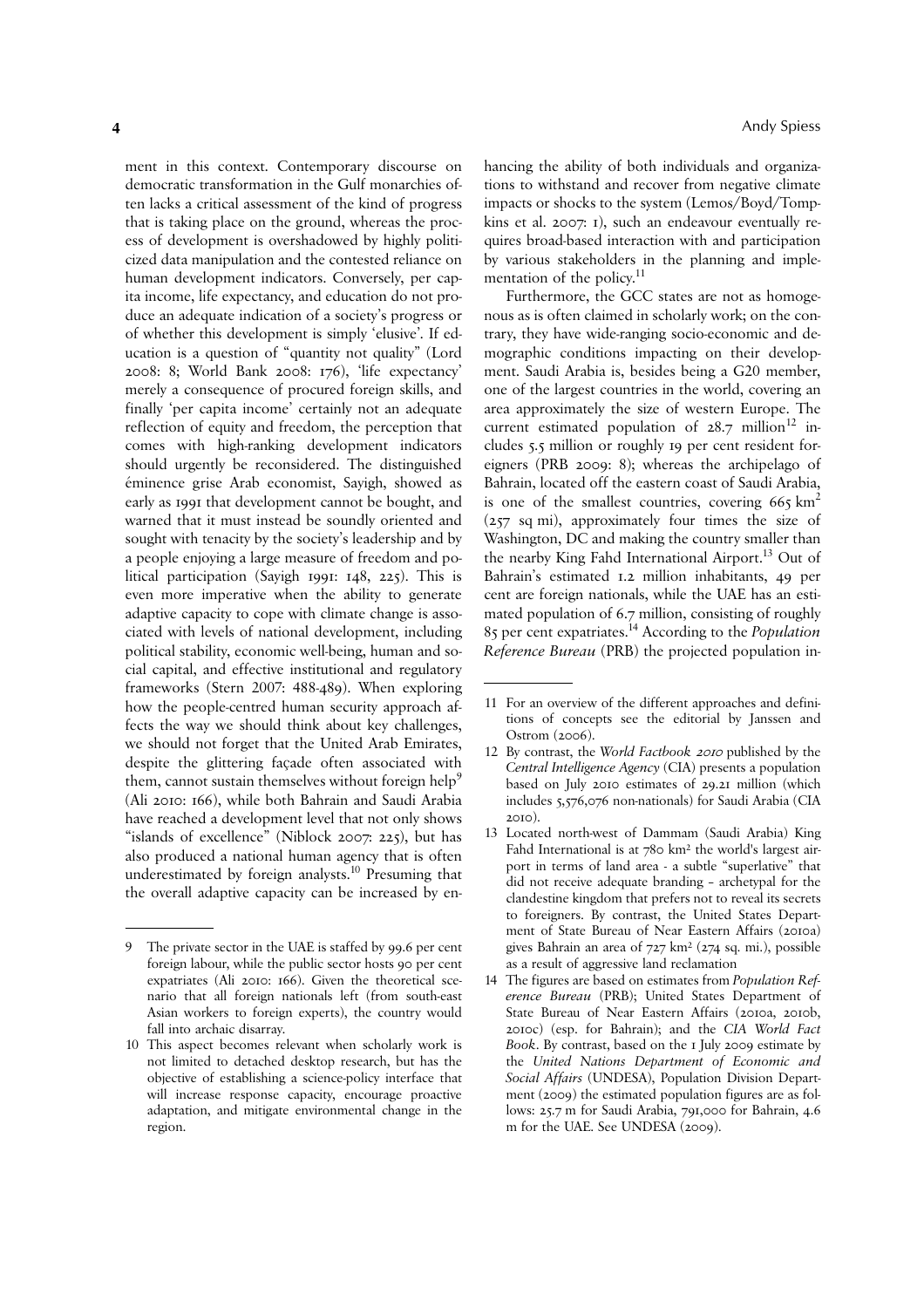crease between 2009 and 2050 will be 74 per cent for Saudi Arabia, 61 per cent for Bahrain, and 79 per cent for the UAE (PRB 2009:  $7,8$ ).<sup>15</sup> When comparing the GDP at *purchasing power parity* (PPP) per capita, the UAE leads with US\$39,900, followed by Bahrain with US\$37,300, and Saudi Arabia with US\$20,500. 16 To conclude, the Saudi economy is far bigger than any other in the GCC, producing 55 per cent of the region's total GDP (IEA 2009: 75). The scale of the economy, the physical range, and different demographics should all be taken into account when comparing Saudi Arabia with the rest of the Gulf monarchies.

The prevalent characteristics of the current Gulf Arab reality which pose serious obstacles to sustainable human development and the development of appropriate responses to environmental threats have been adequately discussed in several Arab Human Development Reports (UNDP/RBAS 2002 to 2009). This probing, self-critical look at issues such as the knowledge deficit and the weak institutional structures has engendered a hostile reaction and thereby highlighted one of the essential deficiencies in the region, namely widespread ignorance as well as misinformation, due to the identified knowledge deficit and consequent disregard for these constraints. Hunaidi explicitly warns about this in his foreword: "turning a blind eye to the weaknesses and shortfalls of the region, instead of decisively identifying and overcoming them, can only increase its vulnerability and leave it more exposed" (UNDP/RBAS 2003: III).

Ever since 9/11, while numerous Western self-proclaimed 'experts' have been debating what exactly constitutes 'political reform' in this part of the world, courageous and unobtrusive local voices have been making an effort to provide us with a clear understanding of the delusional transformation in the  $GCC<sup>17</sup>$ . The few established foreign scholars have offered instead a careful and comprehensive analysis of the reform landscape, the current precarious impasse, the imperatives for societal progress, and the immense challenges ahead.18 It should be noted that none of these respected authors included the progressive environmental degradation and climate uncertainties as either a security or a development challenge for the region. This is especially perplexing since the concept of 'sustainability', requiring that the three dimensions of economic growth, social development, and environmental protection must be considered in any assessment, has been around since the Club of Rome commissioned the infamous landmark publication *The Limits to Growth*, and the United Nations Conference on the Human Environment in Stockholm established a consensus on the urgent need to respond to the global problem of environmental deterioration in 1972. Certainly the evolution of a more responsible approach to development issues had many important key events and an even longer record of failures, but with the discovery that the scenarios of Meadows and his team have been relatively accurate – they relate to economic growth, trade, use of resources, population growth, and the environmental impacts listed in the Fourth *Intergovernmental Panel on Climate Change* (IPCC) Assessment<sup>19</sup> – the question of 'environmental sustainability' deserves to be no longer ignored.

The environmental facet of development, the most salient issue facing the world in the  $2I<sup>st</sup>$  century, was featured by the *Arab Forum for Environment and Development* (AFED) in a comprehensive report in 2008. The authors note in the introduction that the unprecedented growth in the oil economies has come at a cost and they have serious concerns about the region's ability to sustain the livelihood of future generations if present development patterns continue (Tolba/Saab 2008: VIII). A year later, the complex interactions of environmental change were analyzed by

<sup>15</sup> Projected population change between 2009 and 2050 in neighbouring or key illegal migrant countries will be as follows: Yemen 124 per cent, Iraq 106 per cent, Palestinian Territory 140 per cent (transit via Jordan), Jordan 62 per cent, and Syria 68 per cent.

<sup>16</sup> Data is based on estimates for 2008 provided by the CIA. The *International Monetary Fund* (IMF) provides similar data, but has Oman slightly above Saudi Arabia.

<sup>17</sup> For Saudi Arabia see for instance Yamani and Mai: "The mirage of reform", in: *The Guardian*, 3 April 2007; at: <http://www.guardian.co.uk/commentisfree/2007/apr/ 03/renovatingthehouseofsaud> (20 June 2010), for the UAE see Al-Yousef (2008).

<sup>18</sup> See Cordesman (2010); Peterson (2009a, 2009b); Burke (2008); Niblock (2007); Nonneman (2006).

<sup>19</sup> In 2008 the Australian senior analyst Graham Turner, currently with the National Futures Group at CSIRO Sustainable Ecosystems, published a paper "A Comparison of 'The Limits to Growth' with Thirty Years of Reality", which compared the past thirty years of reality with the predictions made in 1972 and found that changes in industrial and food production as well as pollution are all in line with the book's scenarios of economic and societal collapse in the 21<sup>st</sup> century; see also as part of CSIRO Working Paper Series. 2008-09 [Socio-Economics and the Environment in Discussion]; at: <http:// www.csiro.au/files/files/plje.pdf> (27 June 2010).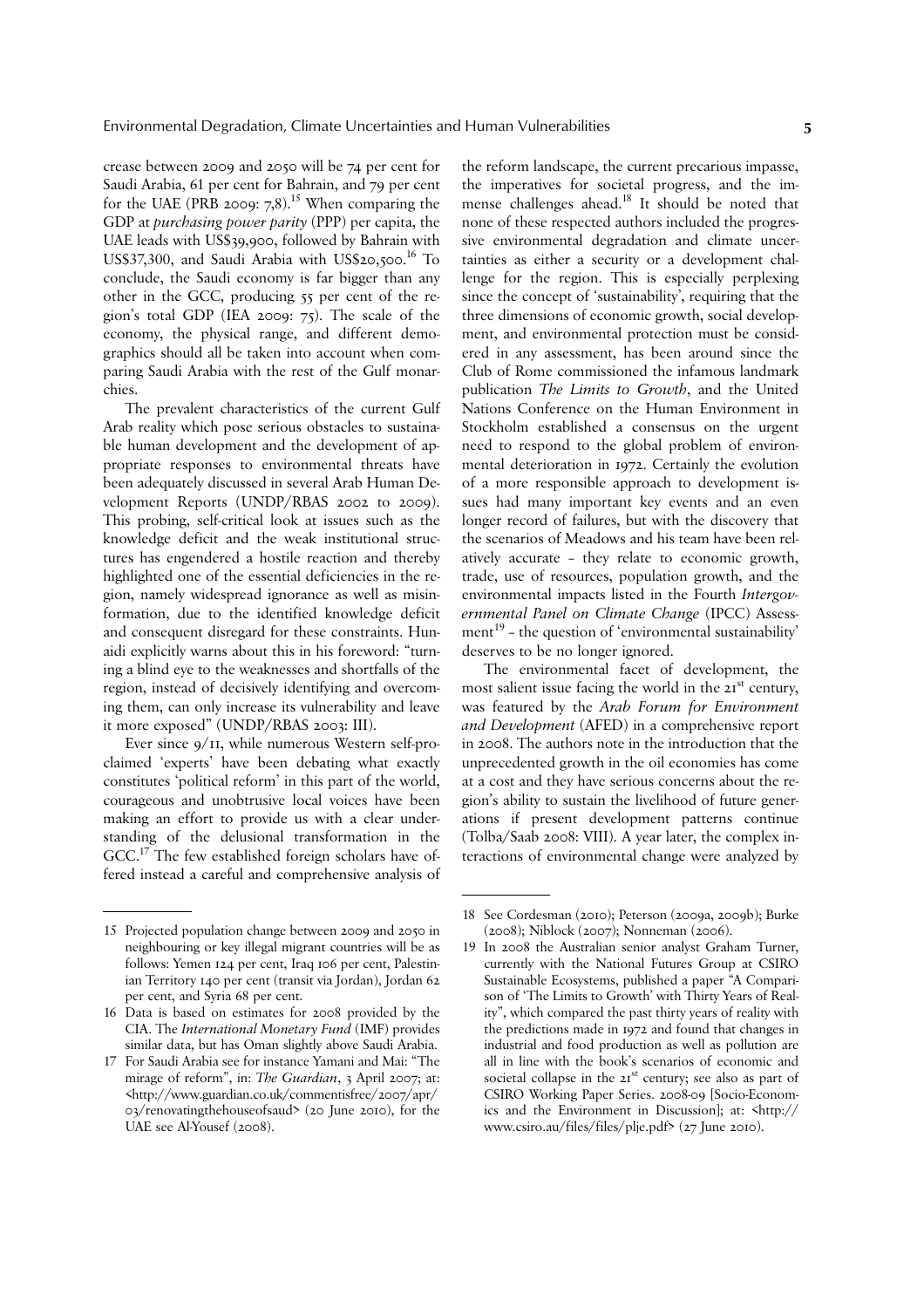leading Arab intellectuals in the Arab Human Development Report 2009, which argues that the concept of human security is a useful lens for viewing challenges to and envisioning solutions for human development in the Arab region and should be used as an operational tool for policy formulation and implementation. Influenced by Amartya Sen's concept of "capabilities", they define human security as *"*the liberation of human beings from those intense, extensive, prolonged and comprehensive threats to which their lives and freedom are vulnerable" (UNDP 2009: 2) and expand the agenda of Arab reform in an integrated manner to include such diverse challenges as water scarcity, pollution, climate change, demographic imbalances, systematic oppression, the imbalance of the oil economy, and food insecurity. The report attempts to move away from the obsolete tendency to think of security only in military or state security terms and recognizes that the security of people themselves is also threatened by environmental degradation, oppression, inequity, unemployment, and poverty. It concludes that progress in human development will only be possible in the Arab world if these sources of insecurity are addressed in a holistic manner. Khadduri, a core team member for the report, reminded readers that the fabled oil wealth presents a misleading picture of the economic situation, masking the typical structural weaknesses of many Arab economies and the resulting insecurity of countries and citizens alike. The current misperception of the Gulf states must however also be attributed to the continuous politicization of science that is principally fostered by foreigners to suit their personal or institutional economic interests as well as Western foreign policy per se. This trend is encouraged by those governments that use legal or economic pressure to influence the findings of scientific research or the way it is disseminated, reported, or interpreted, albeit to different degrees in the different GCC states.

The threat, while ignored, is certainly real, and the necessary remedies such as the scaling back of subsidies, the introduction of tariffs, taxes or charges, and major policy reforms may easily trigger social tensions and internal instability to become a conventional national security question. Existing threats to security will be amplified as climate change has increasing impacts on regional water supplies, agricultural productivity, human and ecosystem health, infrastructure, financial flows and economies, and patterns of international migration. Traditional responses to security threats cannot address the root of such problems, and related impacts could persist even if global emissions are cut dramatically, because of the significant time lag between cause and effect.

The first scholar to provide a synopsis of the environmental aspect of human security as part of the overall concept of national security in the Arab world was Mohammad El-Sayed Selim. He concluded that Arabs need a paradigm shift toward 'securitizing' their conception of the environment (Selim 2004: 20), while Kristian Ulrichsen in his contribution "Gulf security: changing internal and external dynamics" was a pioneer in providing a comprehensive analysis of the security landscape in the Gulf by suggesting that the future will be framed by the need to find a novel sustainable equilibrium between traditional security and human security approaches. In his view a balance between "competing visions of the national and regional security architecture, between incremental reforms to political and economic structures and the deeper systemic problems which undermine longterm solutions, and between rising demands for, and falling supplies of, natural resources" must be found (Ulrichsen 2009: 30).

# **1.4 Setting the Frame: Social Contract, Rentier Mentality, and Disillusionment**

The changing political situation in the Middle East and the scale of socio-economic problems are presenting new challenges to the modern oil monarchies. One of the factors that shaped Gulf economies in the past and continuously seems to impede political liberalization efforts is the lack of government dependence on citizen support. The major function of the authorities in this so-called 'rentier' or allocation state (Luciani 1990: 72) is to employ a policy of expenditure around its oil revenues, while the distinction between public service and private interest becomes increasingly vague. Such a system fosters a 'rentier mentality', essentially characterized by a disjunction of position and reward from their causal relationship with talent and work (Beblawi 1990: 88) and has therefore led to the emergence and prevalence of an unhealthy attitude towards the acquisition and exercise of authority, to rightful representation based on merit, to the ethical superiority of work, fairness, and equity, as well as to responsibility and freedom. $^{20}$ 

<sup>20</sup> See Cheema (2009: 454); Noreng (2004: 11); Moaddel (2002: 377); Amuzegar (2001: 201, 217, 218); Ayubi (1999: 225).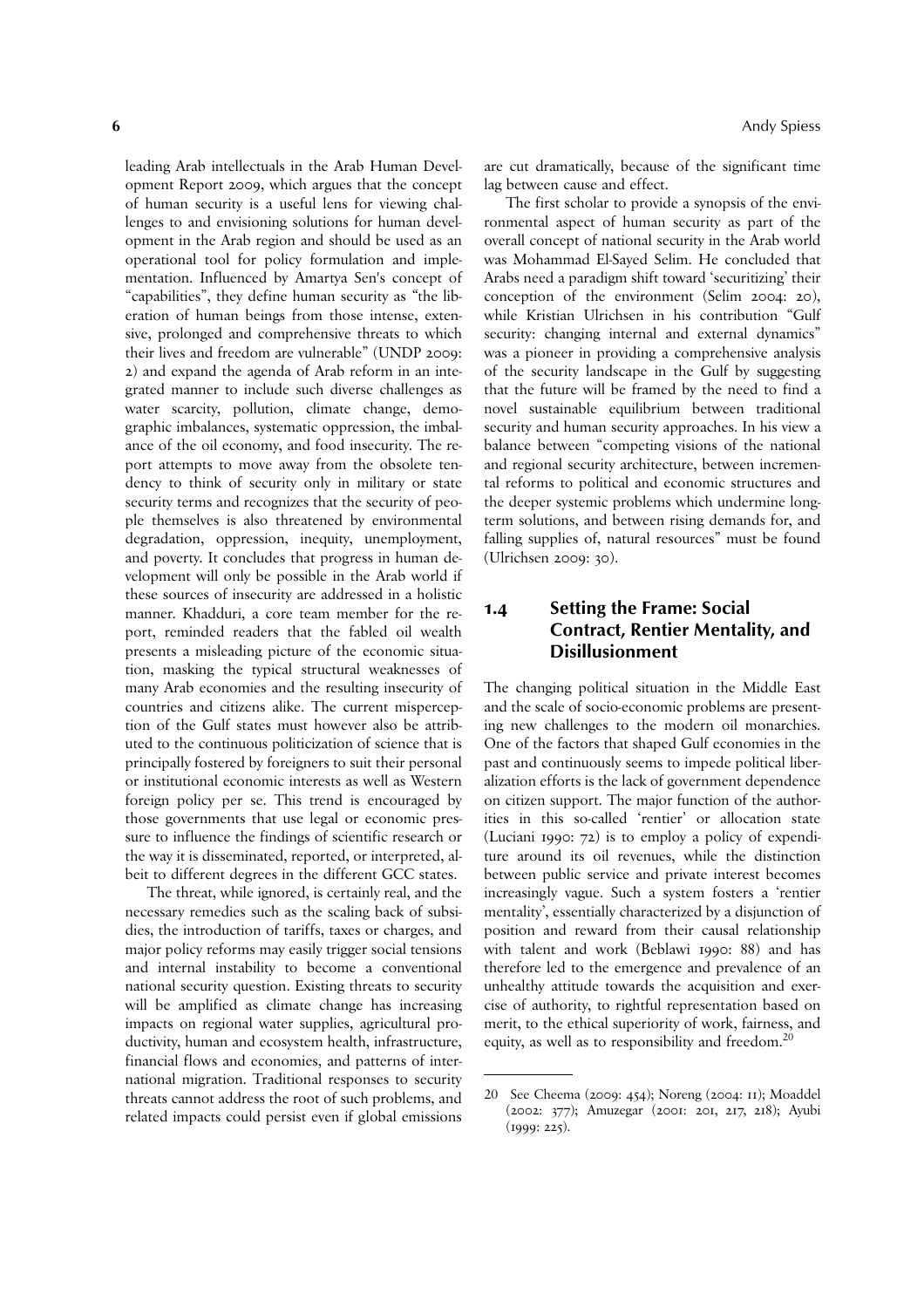Generally this has created a condition of 'preference falsification' or 'negative consent', in other words the decline of participation on the part of the people at large, thus resulting in a situation where citizens are sinking into a morass of individual interests at the expense of collective welfare (Noland/Pack 2007: 201; Fergany 2000: 84). Contracts are commonly awarded as an expression of gratitude rather than as a reflection of economic or environmental rationale. In extreme cases, income is derived simply from citizenship and in this respect a study revealed that a male UAE national receives an average of US\$55,000 per year in benefits from the government.<sup>21</sup> The phenomenon was first studied by Zakaria, who described how rentier states frequently create a new bargain in which access to extensive social welfare programmes is exchanged for the political submission of its citizenry (Smith 2004: 233). Furthermore, it has been argued that the regional shortcomings of the education system and the low output of science<sup>22</sup> (Fasano/Goyal 2004: 15; Nour 2005: 22) bring about many manifestations of the weaknesses of the society, but undeniably the rentier mentality would flourish and acquiesce in such a system of uncritical thinking (Fergany 2006: 33,34; Giles 2006: 28). The contemporary situation has been best described by Niblock as "primarily living in a cocoon created by apparently unearned income, divorced from the problems facing other peoples, sets a population apart from the global community – creating attitudes and mentalities out of touch with international realities" (Niblock 2007: 1). Certainly it is this internalized mentality that needs to be altered, and change will come about only if ethical and normative standards are revived and respected.

Nevertheless the performance of traditional patron-client networks and wealth redistribution is increasingly vulnerable not only to the inherent uncertainty implied by dependence on oil revenues, but also to a population explosion aggravated by structural deficiencies, environmental degradation, and future climate uncertainties. If these new security challenges are ignored or inadequately tackled, they have the potential to strike at the heart of the social contract and redistributive mechanisms which currently define state-society relations, and will leave a legacy of fractured polities with a greater susceptibility to future external and global threats to security from issues such as climate change (Ulrichsen 2009: 20). As a consequence, all Gulf monarchies have made some progress in adopting more participatory forms of governance, even if these could easily be labelled as an exercise in political decompression designed to renew legitimacy and co-opt potential opponents in a carefully managed, top-down process of incremental change while the balance of political power remains vested in the ruling families (Yamani 2008: 144; Burke 2008: 1). Any current reform movement will be based on an objective analysis of the aspirations and desires of an influential faction in the ruling family, supported by their neo-patrimonial networks linked with the merchant middle class and powerful individuals who want to maintain a status quo that serves their interests and enables them to achieve their political and economic goals (Heydemann 2007: 15). In other words, when rulers eventually opt to promote reforms, it is not because they have come to accept the possibility of having to relinquish power one day, but rather because they want to maintain their current status (Nonneman 2006:  $3I^{23}$ ; Neep 2004: 81; Ehteshami 2003: 81). Subsequently, if reform is defined by the redistribution of power from the centre, the question of whether any meaningful political reform has taken place in Bahrain, the United Arab Emirates, or Saudi Arabia can unequivocally be denied.

# **1.5 Scientific Ethics for Sale: Despotism, Profit, and the Manipulation of Science**

Contemporary Gulf governments are finding themselves in a vicious spiral driven by the necessity to reduce public spending to avoid budget deficits and by the immense social pressure to provide public services. The massive state-organized welfare polity of the

<sup>21</sup> See Brown, Matthew, 2007: "UAE's Drive for Emirati-Run Economy Is Thwarted by Handouts", in: *Bloomberg.com*, 3 October 2007; at: <http://www.bloomberg.com/apps/news?pid=20601085& sid=axmdijbZMi5k &refer=europe> (21 June 2010).

<sup>22</sup> Consequently, despite its enormous wealth and huge spending on education, the GCC region scores worst in the world when it comes to research and development, and the situation is deteriorating. This should trigger some questions about the real purpose of those foreign university campuses.

<sup>23</sup> Gerd Nonneman describes this as a 'divide and rule' tactic. In Bahrain, for instance, former opposition leaders are given access to limited parliamentary institutions and hence are upgraded to stakeholders. In return they seek the favour of the ruling elites to implement their differing objectives in state structures.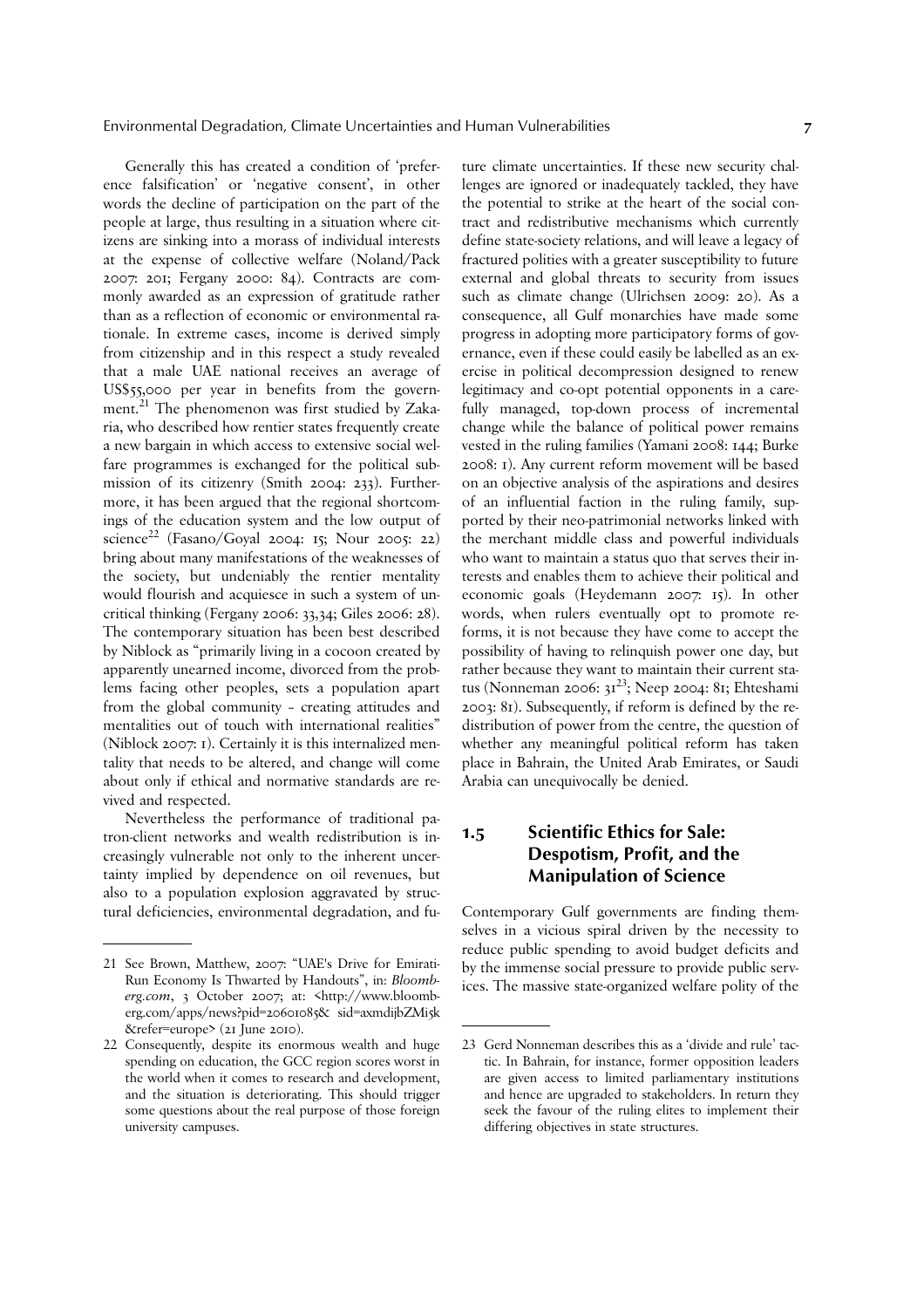past has unintentionally expanded the citizens' view and expectation of consumption, concurrently with a low personal level of commitment towards the welfare state. Any reformulation of the social contract through the introduction of complex and context-specific social and economic reforms will especially affect the younger generation who have internalized the above-mentioned 'rentier mentality' and hence take the current redistributive mechanisms and generous provision of public services for granted. With an average estimated population of roughly 50 per cent under the age of 30 in 2025 who lack any experience with the pre-oil hardships, rising income distortions, inflation, and declining individual living standards will certainly trigger frustration and open a potential challenge to regime legitimacy.<sup>24</sup> In the absence of employment opportunities and legal means of expression, and other growing socio-economic stresses, conditions will be ripe for disaffection, growing dogmatic religiosity, and eventually even a shift to radicalism.

The fact that crude oil prices more than quadrupled between 2002 and 2008 allowed the Gulf monarchies to accumulate huge capital reserves and also allowed the elites to ignore or delay some of the domestically challenging socio-economic reform measures they had contemplated, albeit to different degrees, prior to the boom. They simply resorted to substantially increasing domestic spending on current and capital expenditure by, for instance, allocating more resources to subsidies, infrastructure development, vocational training, education, and government salaries for nationals. Nevertheless, recent wealth accumulation masks mounting wealth disparities and alienation in the Gulf. This trend is particularly noticeable in Bahrain, especially between Shias and Sunnis (Wright 2008: 9; Peterson 2009b: 179), and Saudi Arabia (Champion 2003: 142), but emerging discontent can also be observed in the Emirates. Peterson concludes in his latest publication that what he refers to as the "third transformation" may be the last opportunity for these regimes to reform (Peterson 2009a: 2). Other analysts provide a much gloomier projection for the next 15 years and claim that the odds are that one or two of the states will end up with civil disorder and conflict because rulers have miscalculated the trade-offs or taken gambles that didn't pay off. In these pessimistic scenarios, authoritarian leaders will

24 By contrast, Basedau and Lacher (2006: 16) identified this downward trend in stability as a result of a poorlymanaged rapid population growth only for Saudi Arabia.

fail to prepare their bulging populations to participate productively in the global economy, regimes will hold tightly to power and become even more repressive, and regional conflicts will remain unresolved as population growth strains natural resources that are further diminished by climate change (NIC 2008: 64). Regrettably, the first signs of this worst-case scenario were already witnessed in the form of a recent "fierce deterioration of the freedom of expression" in Bahrain and the United Arab Emirates according to the latest World Press Freedom Index 2009 (RWB 2009: 1).<sup>25</sup> Based on the latest *Worldwide Governance Indicators* (WGI), the situation is further deteriorating in the 'voice and accountability' component, which measures the extent of basic civil liberties, political and human rights, and media freedoms (Kaufmann/ Kraay/Mastruzzi 2009: 80, 82). The latest Arab Human Development report continues to highlight the spectrum of interlinked deficiencies that retard meaningful and sustainable Arab development by emphasizing the role of the behaviour of the state security sector. As Al-Rasheed, a Saudi professor at King's College in London, notes: *"*The civil state ruled by laws that respect human rights is the best guarantor of human security. In the Arab region, states are far from this ideal."<sup>26</sup>

This orientation towards growth, instead of sustainability and basic civil liberties such as freedom of speech, press, assembly, and association, was demonstrated by the Emirates when confronted with the consequences of the global economic recession in a display of extreme media censorship (Ali 2010: 56 – 59; Davidson 2009: 13), threats, and intimidation towards any criticism from foreign scholars and especially against the national intellectual elite that refuses to be coerced by the government. Al-Yousef, a prominent

<sup>25</sup> According to Freedom House's Freedom of the Press index in 2009 all three countries fall into the category "not free" (Freedom House 2009); at: <http://www. freedomhouse.org/uploads/fop/2009/Freedomofthe Press 2009 MOPF.pdf (23 June 2010). For the situation in the UAE see also *Arabic Network for Human Rights Information* (ANHRI): "United Arab Emirates: Freedom of expression is missing despite a decision banning imprisonment for press crimes", 27 November 2007; at: <http://anhri.net/en/reports/2007/pr1127.shtml> (23 June 2010).

<sup>26</sup> See *United Nations Development Programme* (UNDP), 2009: "'Human Security' offers new way to understand development challenges in the Arab region" – Press Release, Beirut, 21 July 2009; at: <www.undp.ps/en/newsroom/pressreleasespdf/2009/18.pdf> (23 June 2010).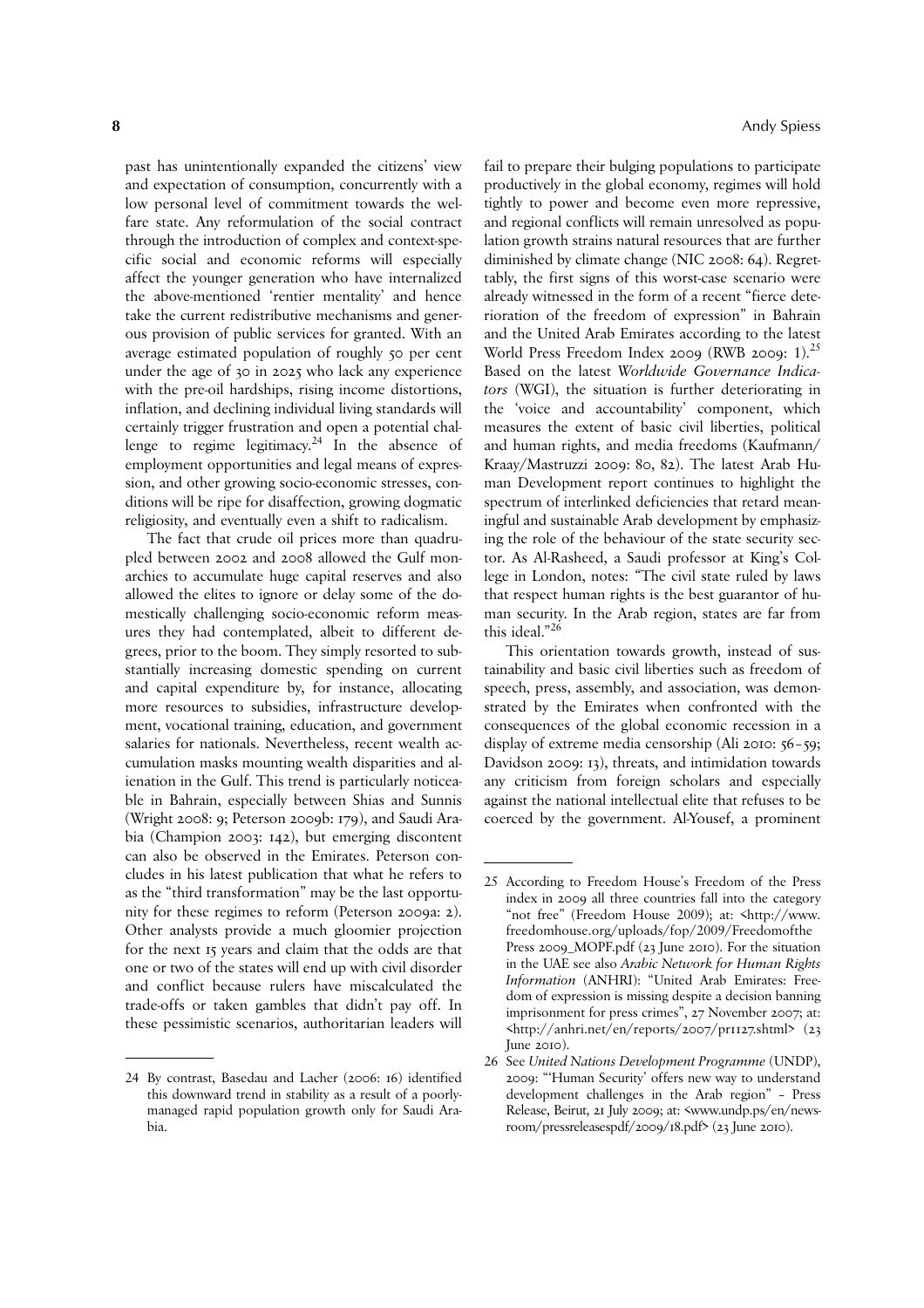Emirati professor, describes the current situation as follows:

the government has not ceased to impede its own, where there are groups among the citizens of the nation possessed of sufficient qualifications who are barred from teaching or writing in local newspapers or from discussion with local and regional media and subject to other than these among the means of pressure and terrorizing that the rest of the world has left behind (Al-Yousef 2008: 636).

He further reminds his readers of the ongoing politicization of science when it comes to the production of knowledge with respect to the Gulf States, and that foreigners who glorify the achievements of the Gulf regimes while hoping for worldly gains are pursuing an unethical approach characterized by "injustice and slander" (Al-Yousef 2008: 639).

This deliberate ignorance of the reality can be witnessed in almost any analysis of the UAE and it is certainly reprehensible when respected journalists are capable of giving us an exhaustive picture of the unsustainable ecocide, while academics are busy praising the 'green leadership' and visionary future ideologies. The latest data from the *Global Footprint Network* (GFN) may serve as an almost incomprehensible example of this scholarly trend. According to previous reports the per capita *ecological footprint* (EF) of the UAE based on data from 2003 showed an ecological deficit of 11 global hectares (gha) per capita.<sup>27</sup> Following a so-called partnership with the UAE government, their ecological footprint has undergone a mysterious decline in the period between 2003 and 2008 to a deficit of 8.38 gha per capita and an EF of consumption of 9.52 gha per capita, with claims being made that the government review of national footprint accounts is partial or in progress (Ewing/Goldfinger/Wackernagel et al. 2008:  $42$ ).<sup>28</sup> Furthermore, the analysis was based on a dated population figure of 4.5 million, consisting of an estimated 2.7 million impoverished migrant workers many of whom work in the construction and domestic service industries and who are certainly not responsible for the predominant excessive lifestyle and hyper-consumption.<sup>29</sup>

In comparison Bahrain, which is undeniably more liberal than the UAE, both socially and politically (Wright 2008: 14), gets little attention, albeit of a more critical kind, from both local and foreign scholars, while Saudi Arabia remains in modest isolation and in return polarizes the academic community into various extremes. In reviews of scholarly contributions Al-Rasheed and Peterson both explain that balanced and sensible discourse on Saudi politics, economic situation, culture, and society is rare, and its absence tends to validate hostile and outrageous opinions routinely expressed as fact by journalists, politicians, and think tank advisors, but also by scholars.30 As a refreshing exception, it has been pragmatically noted by Wilson that Saudi Arabia faces development challenges comparable with those of other middle-income economies (Wilson/Al-Salamah/Malik et al. 2004: i). In a further best-practice critical assessment of Saudi Arabia, Cordesman found in 2003 that the persistent unwillingness to develop realistic data was a deliberate failure to come to grips with some of the critical problems with Saudi demographics. He labelled this strategy as a crippling deficiency from the viewpoint of development planning and said that the problems created were further compounded by a recent tendency to politicize other aspects of econometric data (Cordesman 2003: 244).

So while the Gulf monarchies have to a various degree silenced any local critical views, manipulated global public opinion, proliferated false perceptions of their accomplishments, or kept secretly quiet, and

<sup>27</sup> Per capita *ecological footprint* (EF) is a means of comparing consumption and lifestyles, and checking this against nature's ability to provide for this consumption. In comparison Saudi Arabia's was 3.7 gha and Bahrain was ignored (GFN 2006).

<sup>28</sup> In their most recent report the GFN corrected this deliberate data manipulation a little and at least mentioned that "Residents of the United Arab Emirates have the world's highest average Ecological Footprint, at 10.3 gha per person" (Ewing/Goldfinger/Oursler et al. 2009: 46). However, the methodology remains mysterious with respect to the UAE and the population that the data was based on was further reduced to 4.2 million.

<sup>29</sup> For further information on the exploitation of labourers in the UAE see the *Human Rights Watch* (HRW) report "Building towers, cheating workers. Exploitation of Migrant Construction Workers in the United Arab Emirates" (HRW 2006); at: <http://www.hrw.org/sites/ default/files/reports/uae1106webwcover.pdf> (20 June 2010). An update on how the global financial crisis has made their situation even worse was published on Al Arabiya.net "Returning home means wasted life savings and poverty - Dubai's labourers bear the brunt of financial crisis" (Moussly 2009); at: <http://www.alarabiya.net/articles/2009/03/01/67503.html> (20 June 2010).

<sup>30</sup> See Peterson (2006: 147 – 156); and Al-Rasheed and Madawi (2006): Review of "The Paradoxical Kingdom: Saudi Arabia and the Momentum of Reform" by Daryl Champion; at: <http://www.madawialrasheed.org/index. php/site/more/70/> (20 June 2010).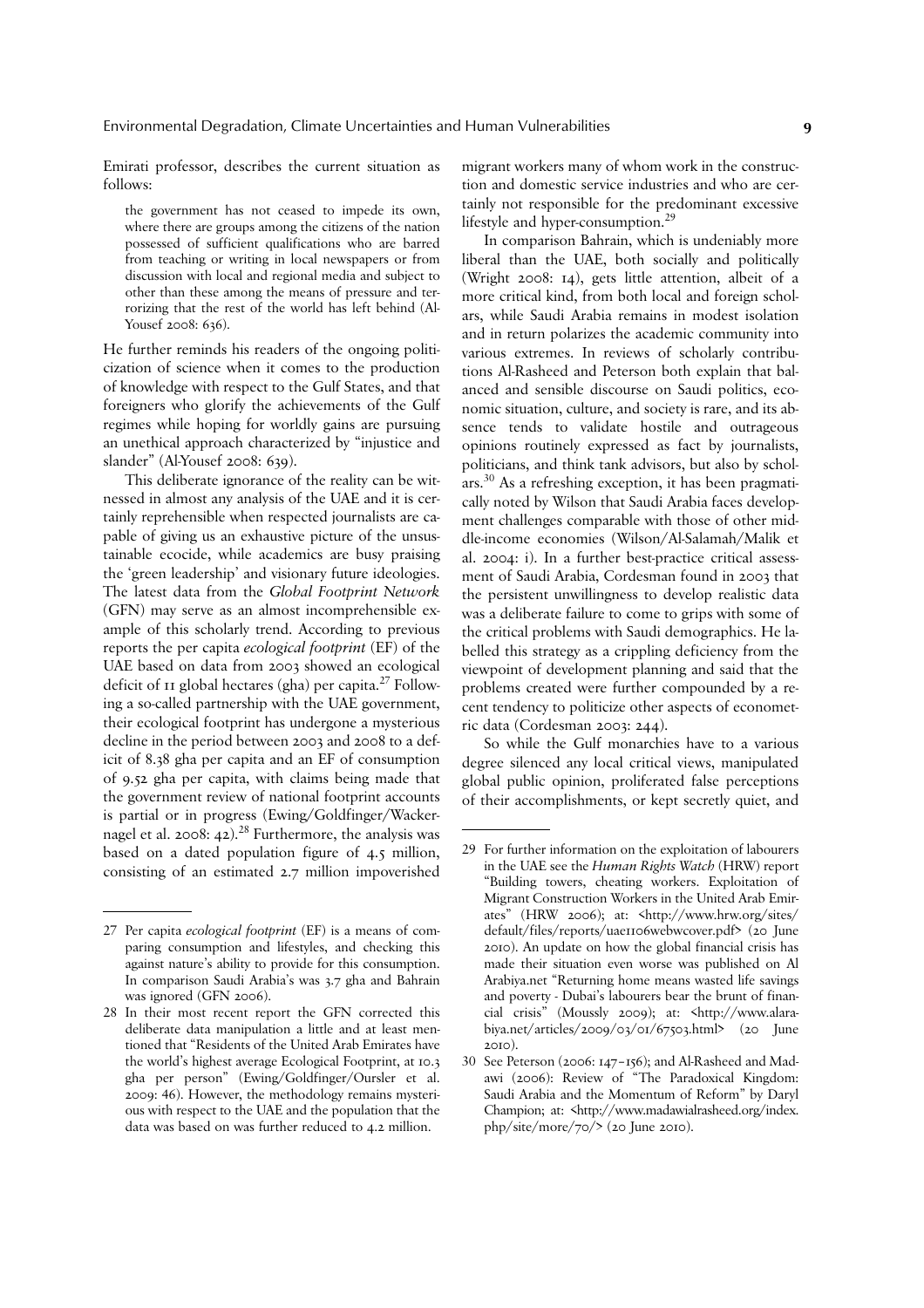**10** Andy Spiess

successfully coerced the majority of foreign "producers of knowledge", the fragility of the region's political, social, economic, and environmental structures, as well as its lack of people-centred development policies and its increasing impact on the likely severe impact of global warming remain.

# **1.6 Outsourcing Food Insecurity: Short Term Responses to an Enduring Challenge**

The first noticeable reaction of Gulf monarchies to a changing security landscape, in other words their increasing vulnerability to transnational threats, came with the sudden spike in food prices in 2008. While that abrupt rise in world market prices was widely acknowledged to be a result of the untimely convergence of multiple structural and cyclical factors, sustained high prices, and increased volatility created concerns about food security in the GCC. As an immediate response, several Gulf States introduced price controls, including food subsidies and caps on rent increases, as well as public sector pay rises, to offset the impact of rising food prices on their citizens. $31$  In Bahrain for instance the government raised the salary of public sector employees by 15 per cent, as well as including other important products in its subsidy programme and granting families around US\$120 in monthly assistance.<sup>32</sup> In comparison, the UAE announced a massive 70 per cent public-sector wage increase and Saudi Arabia introduced an entire list of sophisticated new measures including the lowering of custom duties on key staples and a prudent incremental increase in wage allowance (Sfakianakis 2008: 1). However, with a region or country being considered as food secure "when all people, at all times, have physical, social and economic access to sufficient, safe and nutritious food that meets their dietary needs and food preferences for an active and healthy life" (FAO 2009: 8), inflation at the macro level increasing at more than twice the speed of the world average will have an especially disproportionate impact on low-income groups.33 Thus with the current food import dependency exceeding 90 per cent according to some estimates, neither the current quick fixes nor the piecemeal policy approaches will suffice.<sup>34</sup> According to the Economist Intelligence Unit, GCC spending on food imports is projected to more than double from US\$24.1 billion in 2009 to US\$53.1 billion by 2020 (EIU 2010: 16). By contrast, the International Trade Statistics 2009 published by the *World Trade Organization* (WTO) show that the UAE alone imported food (SITC sections 0, 1, 4 and division 22) worth US\$15.28 billion in 2008, representing an annual percentage increase of 47 per cent to 2007, while Saudi Arabia imported food worth US\$15.25 billion in 2008, representing an annual increase of 29 per cent (WTO 2009: 54).

However, instead of giving certain proactive adaptation measures some serious thought, the Gulf governments opted for a new strategic choice that raised grave international concern: the purchase or longterm lease of agricultural land for offshore food production from highly volatile nations, predominantly by state-owned and private investors, is seen as the best possible option for securing the increasing local demand (NIC 2008: 12).35 Given that the World Food Programme is trying to feed millions of refugees and drought-stricken impoverished populations in Sudan and across the countries of the Horn of Africa, it certainly is problematic that Gulf governments are buying up farmland to produce and export inexpensive food

34 See "GCC Becomes the Largest Food Importer", in: *TOBOC* - An International Initiative for Global Trade, 17 February 2010; at: <http://www.toboc.com/trade news/gcc-becomes-the-largest-food-importer/1451.aspx> (25 June 2010) The profound dependence on external markets also makes the GCC extremely vulnerable not only to price variations but also to the increasingly changing food policies of the exporting countries such as a blanket ban on the exports of certain food commodities.

<sup>31</sup> See for instance Joanna Hartley, 2009: "Food prices to halve as part of UAE gov't plan", in: *ArabianBusiness,* 4 February 2009; at: <http://www.arabianbusiness.com/ 545656-food-prices-to-half-as-part-of-uae-govt-plan> (23 June 2010).

<sup>32</sup> See Oxford Business Group, 2008: "Bahrain - Investing in Food Security", 22 August 2008; at: <http://www. zawya.com/pdfstory.cfm?storyid=ZAWYA2008082213171 5&l=131700080822> (25 June 2010).

<sup>33</sup> Elevated food prices were a driving force for the substantial inflation in the Gulf, eventually outpacing overall inflation by several percentage points. In the UAE food prices increased by an estimated 40 per cent, in Bahrain by 20 per cent, and this certainly places immense stress on the large migrant blue-collar workforce in the Emirates and Bahrain. This may serve as an additional concern about the possibility of social unrest, next to the pressures on citizens' households. Consequently, since the FAO definition of food security includes all residents in a given locality, it can be stated with certainty that large segments of those currently living in the Gulf, especially lower income expatriates, are food insecure.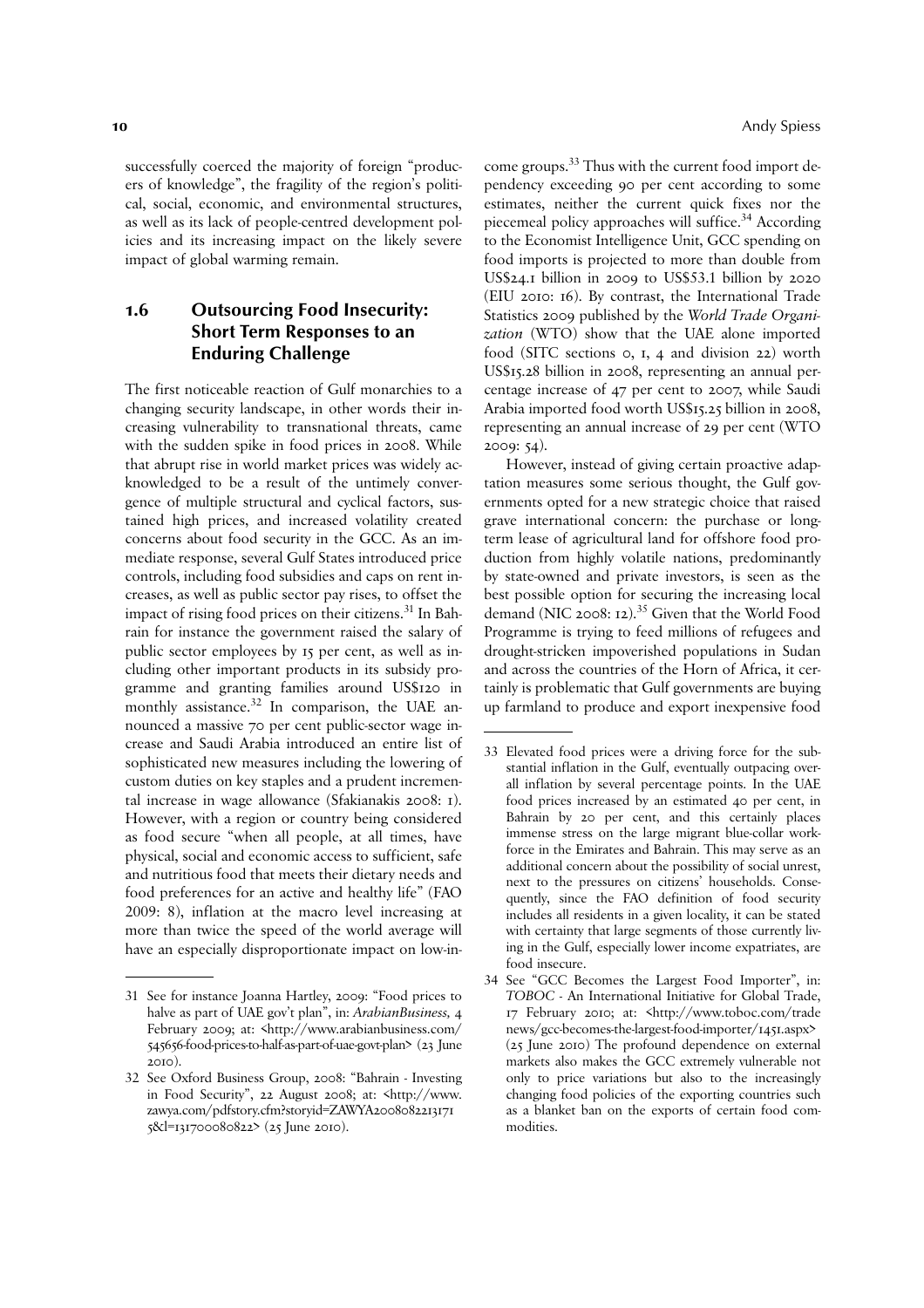for their own citizens as well as millions of foreigners (GRAIN 2008: 4). $36$  The myth that there are abundant unused land resources in Africa and that for instance Sudan's underachievement in productivity could be dramatically improved without compromising further environmental degradation has received extensive coverage in the literature in the past two decades. The 'Post-Conflict Environmental Assessment of Sudan' prepared by the *United Nations Environment* Programme (UNEP) provides a detailed analysis and clearly describes how issues of conflict and displacement and environmental degradation and Sudan's rising population are considered to be intrinsically linked. The contemporary situation in the more arid regions can according to the report *"*only be described as an intense and unremitting competition amongst an impoverished population for scarce and diminishing natural resources" (UNEP 2007: 163).

Concerns also come from Pakistan, after recent media reports announced that private companies have acquired large areas of arable land on behalf of the UAE government.37 While Pakistani officials provide the same inexorable rhetoric heard in other troubled developing nations, notably that there is no threat of the displacement of indigenous communities or the erosion of local food sovereignty, the environmental hazards posed due to deforestation, land degradation, and increased water consumption never seem to be considered in any such confident claims. In the light of this, Ali warns about the repercussions of corporate farming and that countries which remain willing to capitalize on their natural resources are not facing up to their acute water scarcity problems.<sup>38</sup>

A recent collaborative effort between the *International Institute for the Environment and Development* (IIED), the UN *Food and Agriculture Organization* (FAO), and the *International Fund for Agriculture and Development* (IFAD) confirms these worries by emphasizing that these large-scale land acquisitions have the potential to directly dispossess and displace large numbers of rural people from land that they consider their long-standing heritage and who crucially depend on this land for sustaining their livelihoods (Cotula/Vermeulen/Leonard et al. 2009: 15). Smaller and Mann take the discussion further by examining the uncertainties and impacts relating to the commodification of land and water in such deals, keeping in mind that the local tenure situation may be very complex, involving customary rights. They conclude that if governments are determined that an investment should take place despite the opposition of a land or rights holder, expropriation of land rights or water use rights might be possible and that the fulfilment of compensation requirements will be unlikely in the event of diminishing water resources (Smaller/ Mann 2009: 15).

In May 2009 the Geneva Academy of International Humanitarian Law and Human Rights organized an international seminar on "The Global Land Grab: A Human Rights Approach" to take an urgently-needed closer look at this emerging trend and the potential and actual consequences on the realization of human rights. $39$  Among the objectives were exploring ways of promoting human-rights-consistent investment in land and the question of how food security can be secured in the future in ways that do not undermine human rights in other countries.<sup>40</sup> The loopholes in international law that enable domestic

<sup>35</sup> Saudi Arabia bought 500,000 hectares of land in Tanzania, Sudan already hosts 400,000 hectares of wheat fields leased to the United Arab Emirates, and Bahrain is looking at south-east Asia. Government involvement in recent or planned international business events also reflects growing interest from the Gulf economies, particularly the Gulf-Africa Strategy Forum 2009 (Cape Town) and 2010 (Riyadh), convened by the Gulf Research Centre, the seminar on "Climate Change, Energy, Water, and Food Security in the Arab Region", sponsored by the Zayed Charitable Foundation (UAE government) and hosted by the Arabian Gulf University in Bahrain in May 2009, and the Joint Afro-Arab Ministerial Meeting on Agricultural Development and Food Security hosted by the African Union and the Arab League in October 2009 in Sharm El Sheik, Egypt (according to the draft schedule 'food security' was postponed till 2010).

<sup>36</sup> These include millions of inclusive package deal tourists. For instance, for the UAE there were roughly 10 million tourists in 2008.

<sup>37</sup> In the south-western province of Balochistan as much as 800,000 acres of farm land were purchased near the Mirani Dam. See for instance Kerr, Simeon & Bokhari, Farhan, 2008: "UAE investors buy Pakistan farmland", in: *Financial Times*, 11 May; at: <http://www.ahrc.se/ new/index.php/src/news/sub/article/action/ShowMedia/id/4461> (June 25 2010) or Khan, Sarmad, 2008: "UAE investors acquire land in Pakistan for food production", in: *The National*, 27 October; at: <http:// www.thenational.ae/article/20081027/BUSINESS/6181 79339> (June 26 2010). Many other examples can be found.

<sup>38</sup> See Syed Mohammad Ali, 2009: "The dangers of corporate farming – Pakistan's bid to open its agricultural sector to foreign corporations may accentuate rural poverty and inequity", in: *OpenDemocracy*, 11 May; at: <http:// www.opendemocracy.net/print/47903> (26 June 2010).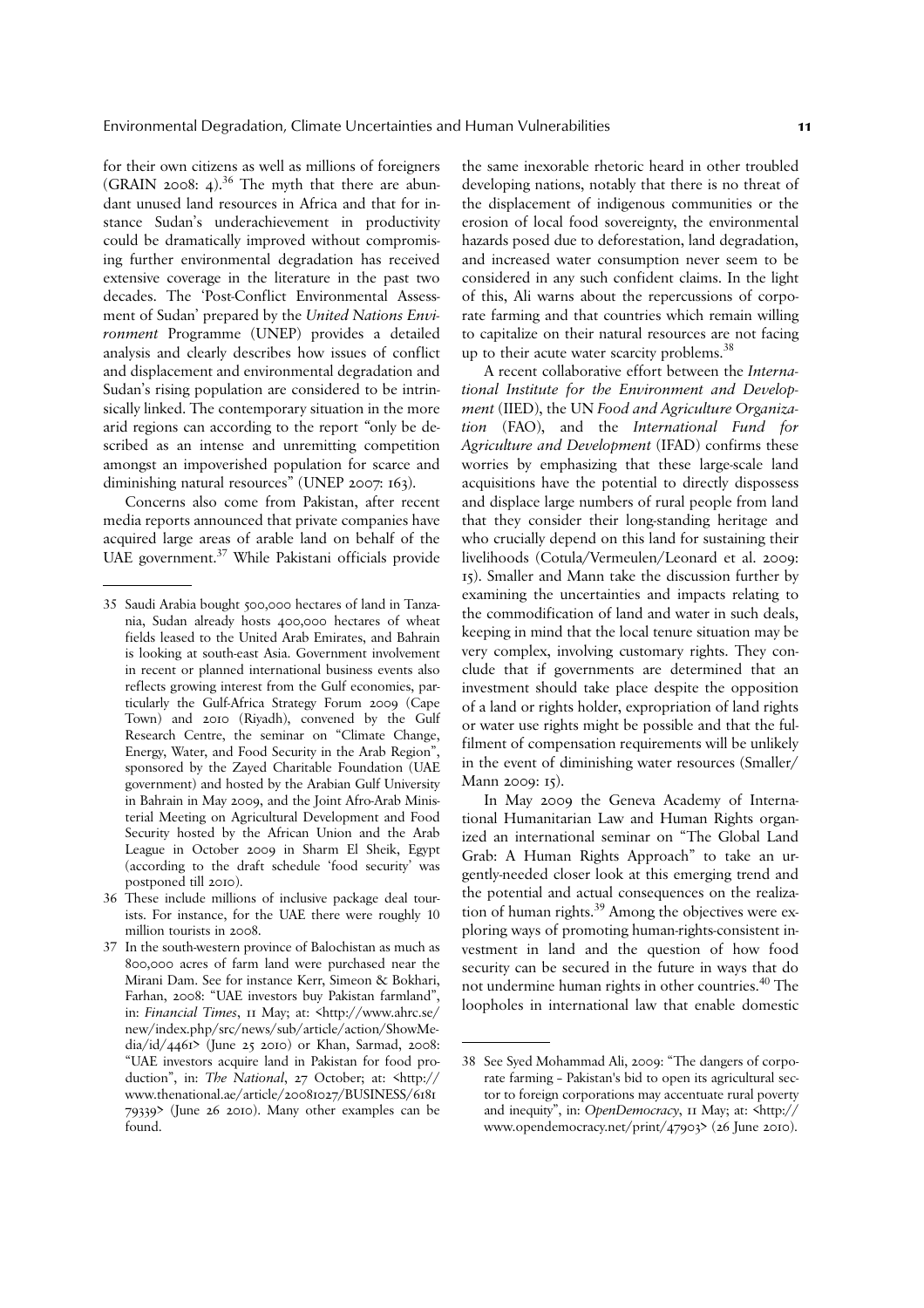legislation and human rights obligations to be overridden must be addressed immediately, and hopefully the risk to their image involved in such practices will not be underestimated by the Gulf monarchies.<sup>41</sup> In the coming years the depletion of oil reserves may also substantially reduce the extent to which current oil exporters are shielded from the negative fiscal impacts of high food prices, and this will be especially true for Bahrain. Nevertheless, with food prices tied to a host of resource scarcity issues, notably climate change and water depletion, the issue of food security will be a lasting challenge. Despite serious political hazards involved with safety nets and the 'quick-fix' responses already mentioned, there have been no real policy shifts towards addressing the core problems or any of the suggested proactive adaptation measures, in particular that family planning and education about the consequences of an unhealthy diet could provide sustainable long-term benefits (World Bank 2009: 23).

# **1.7 Beyond Silenced Voices: Scrutinizing the Stressors**

The political reality already described clarifies the motives for some of the nonconformist policies in the region which are entangled with supporting different sections of society. Water allocation and pricing policies are often based on supporting special interest groups, next to specific tribal, traditional, or economic activities.42 The global economic downturn and lower crude prices showed the Gulf monarchies that their current capacities for meeting the rising demands of their fast-growing populations at the same

time as investing in their development initiatives can easily be overstretched. The Kingdom's budget for the fiscal year 2009 showed an increased spending as well as the first deficit since 2002, based on a very modest oil price projection, and can primarily be seen as a response to public expectations and decline in sentiment.<sup>43</sup> The continuous focus is primarily on welfare distribution as a means of ensuring legitimacy, even if the official claim refers to making best use of available resources and giving priority to projects that ensure sustainable and balanced development. The same analysis can be made of the zero-deficit UAE budget, which projects a further increase in public spending by 3.4 per cent in the 2010 draft budget.<sup>44</sup> Bahrain has already faced its future post-oil challenging economic reality by displaying immense budget deficits, while parliament demanded even higher welfare spending from the authorities.

There is little doubt that meeting the future expectations of growing populations will prove to be increasingly difficult, but the fear of the possible social tensions and instability that might result from the scaling back of subsidies and introduction of charges is even higher and in view of past experiences around the globe certainly not unfounded.<sup>45</sup>

When King, the former chief scientific adviser to the UK Government, emphasized in 2004 that climate change is graver even than the threat of terrorism and is the most serious challenge facing humanity today (King 2004: 176), he was certainly correct, but oversimplified the causal relationship. In other words, the urgently needed climate change mitigation and adaptation implementation measures in the Gulf econo-

<sup>39</sup> See *Geneva Academy of International Humanitarian Law and Human Rights* (Geneva: ADH), 2009: "The Global Land Grab: A Human Rights Approach". Conference at the Graduate Institute of International and Development Studies, 16 May 2009, Geneva; at: <http:// www.3dthree.org/pdf\_3D/globallandgrab\_seminar2009 \_ programme.pdf> (27 June 2010).

<sup>40</sup> Given the involvement in these large-scale land acquisitions and the grave importance of food security in the GCC states, the *GCC Network for Drylands Research and Development* (NDRD) is currently preparing a publication on this topic entitled "Prioritizing Climate Change Adaptation Needs for Food Security: Constraints to New Initiatives for the Arabian Peninsula" with a focus on a rights-based approach.

<sup>41</sup> See Joanne Bladd: "Call for GCC 'land grab' policy to stop – experts", in: *ArabianBusiness*, 7 September 2009; at: <http://www.arabianbusiness.com/call-for-gcc-landgrab-policy-stop-experts-13103.html> (12 Februar 2011).

<sup>42</sup> For a comprehensive analysis of the situation in Saudi Arabia see Elhadj 2006: 38. While in the UAE the combination of agriculture and fisheries accounts for only 2.5 per cent of GDP, it continues to be the prime waterconsuming sector, accounting for 80 per cent freshwater use.

<sup>43</sup> Analysts projected that U.S. benchmark crude prices would have to average somewhere between US\$43 and US\$55 per barrel in 2009 to cover the budgeted revenue projection (depending on output of course). However, Saudi Arabia traditionally presents extremely conservative government budget estimates based on lower energy prices than the market forecasts.

<sup>44</sup> See "UAE to increase spending in 2010", in: *AmeInfo*, 27 October 2009; at: <http://www.ameinfo.com/ 213873.html> (26 June 2010).

<sup>45</sup> In particular, the removal of federal subsidies for agricultural products or fuel prices has proved to be an immense source of friction in numerous states, often leading to escalations of violence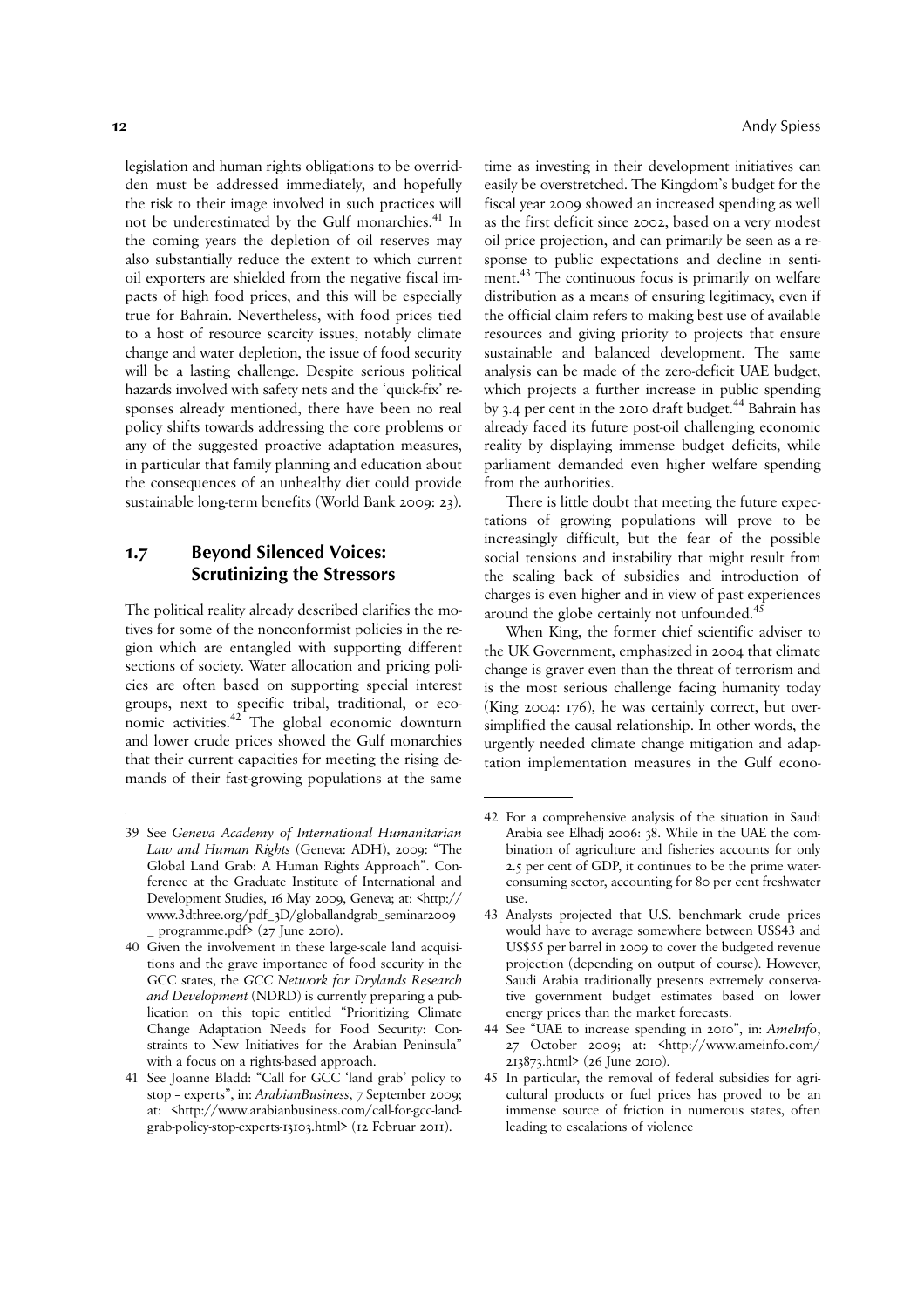mies could easily trigger a shift to radicalization, a security aspect that should not be underestimated. Accordingly, climate change should conceivably best be seen as a 'threat multiplier' that intensifies existing problems and vulnerabilities (CNA 2007: 6). With the UAE currently being one of the highest per capita water consumers on a global scale $46$ , the introduction of tariffs to curb the persistent consumption patterns were long overdue when finally introduced in spring 2008. However, the inherent correlation with the social contract could not be more evident, since UAE nationals who are proportionally the highest consumers will be exempt from the changes and will continue to pay significantly lower rates than expatriates. $47$ Saudi Arabia opted for an endless debate on the issue in order to evade uncomfortable policy changes, claiming the subject to be "too political an issue to touch" (Harrison 2004: 45).

Nevertheless, there has been substantial criticism in the Kingdom from Saudi academics as well as published research that states the obvious: the adopted bloc structure provides a substantial subsidy that will cover water costs even to the middle class (Al-Mogrin/Al-Maziad 2002: 12). Some corrective measures seem to be on the way and in January 2009 the ministry announced its plan to increase the water tariff to SR5 per cubic metre. This measure would be applied to certain groups of clients and low-income consumers would be exempted. With a critical lobby for sustainability, including members of the royal family, as well as the privatization of the water sector, some type of change is on the way; the question is when it will finally be realized. In Bahrain water is also 75 per cent subsidized, while an incremental water tariff was introduced in 1985 and revised in 1992. The currently utilized "lifeline rate schedule" tariff policies in the domestic sector does not apparently provide any incentives for consumers to save water (Smith/Al-Maskati 2007: 119). Like Saudi Arabia, Bahrain has several exceptional scientists who disseminate the inconvenient truth through publications, in the media, and at conferences. Noteworthy in this context is Al-Zubari, a hydrogeologist, who has opted for a multidisciplinary approach. While other natural scientists in the Gulf tend to be extremely apolitical and stick firmly to their disciplines, he has designed three water policy scenarios for the period 1995 – 2025. His findings show that the Gulf Cooperation Council countries would continue to experience a deficit in their water resources for all three scenarios, although less so in the third scenario, which includes supply augmentation and policy remedies (Al-Zubari 2003: 163).<sup>48</sup>

Needless to say, the idea of imposing electricity tariffs intended to act as a deterrent to the over-consumption of resources and as an incentive to invest in energy efficiency measures is missing from Gulf ideologies. The data from the recently-released International Energy Agency report presents a disconcerting exposé of the growth of  $CO<sub>2</sub>$  emissions, their source, and their spatial distribution in the region. In the world rankings, Qatar (58.01 tonnes  $CO<sub>2</sub>/capita)$ , UAE (29.91), Bahrain (28.23) and Kuwait (25.09) occupy the first four places as worst-case scenarios on a global scale. In comparison, Saudi Arabia emits 14.79 tonnes CO<sub>2</sub>/capita and Oman 13.79 (IEA 2009: 90).<sup>49</sup>

Being highly dependent on oil exports and faced with difficult challenges at home, it is not surprising that petroleum exporters have long used delaying tactics during climate talks. In general it can be said that all GCC states, particularly the four OPEC members Saudi Arabia, Kuwait, the UAE, and Qatar, identify climate change mitigation as a threat to their economies. However, such perceived security threats, re-

49 In comparison the annual per capita  $CO<sub>2</sub>$  emissions (tonnes  $CO_2/c$ apita) based on data from 2007 is: for Germany (9.71), UK (8.60), Japan (9.68), US (19.10), Canada (17.37) and Israel (9.19). See IEA (2009: 90, 89); at: <http://www.iea.org/publications/free\_new\_Desc. asp?PUBS\_ID=2143> (26 June 2010). The estimates calculated by the US Department of Energy's *Carbon Dioxide Information Analysis Center* (CDIAC), mostly based on data collected from country agencies by the United Nations Statistics Division, will show even higher per capita emissions for these Gulf economies.

<sup>46</sup> Data is inconclusive, but a number of sources claim that the domestic water consumption of 550 litres per capita per day, the UAE's water consumption, is among the highest in the world. See for example Erika Solomon, 2010: "As tiny UAE's water tab grows, resources run dry", in: *Reuters*, 21 Jun 2010: at: <http://www.reuters.com/article/idUSTRE65K3MK20100621> (26 June 2010).

<sup>47</sup> These charges for UAE nationals are extremely low. They currently pay AED0.07 per kWh for electricity and AED0.015 for a gallon for water.

<sup>48</sup> There are certainly many other great scientists in Bahrain, so this should be considered a best practice example. Waleed Al-Zubari (2009) is one of the vicepresidents of the Arabian Gulf University (Bahrain), editor-in-chief of the Arab Gulf Journal of Scientific Research, and runs an NGO called *Water Science and Technology Association* (WSTA). In a later publication he described four scenarios that were mainly based on the United Nations Environment Programme's *Global Environmental Outlook* (GEO) scenarios (GEO-4).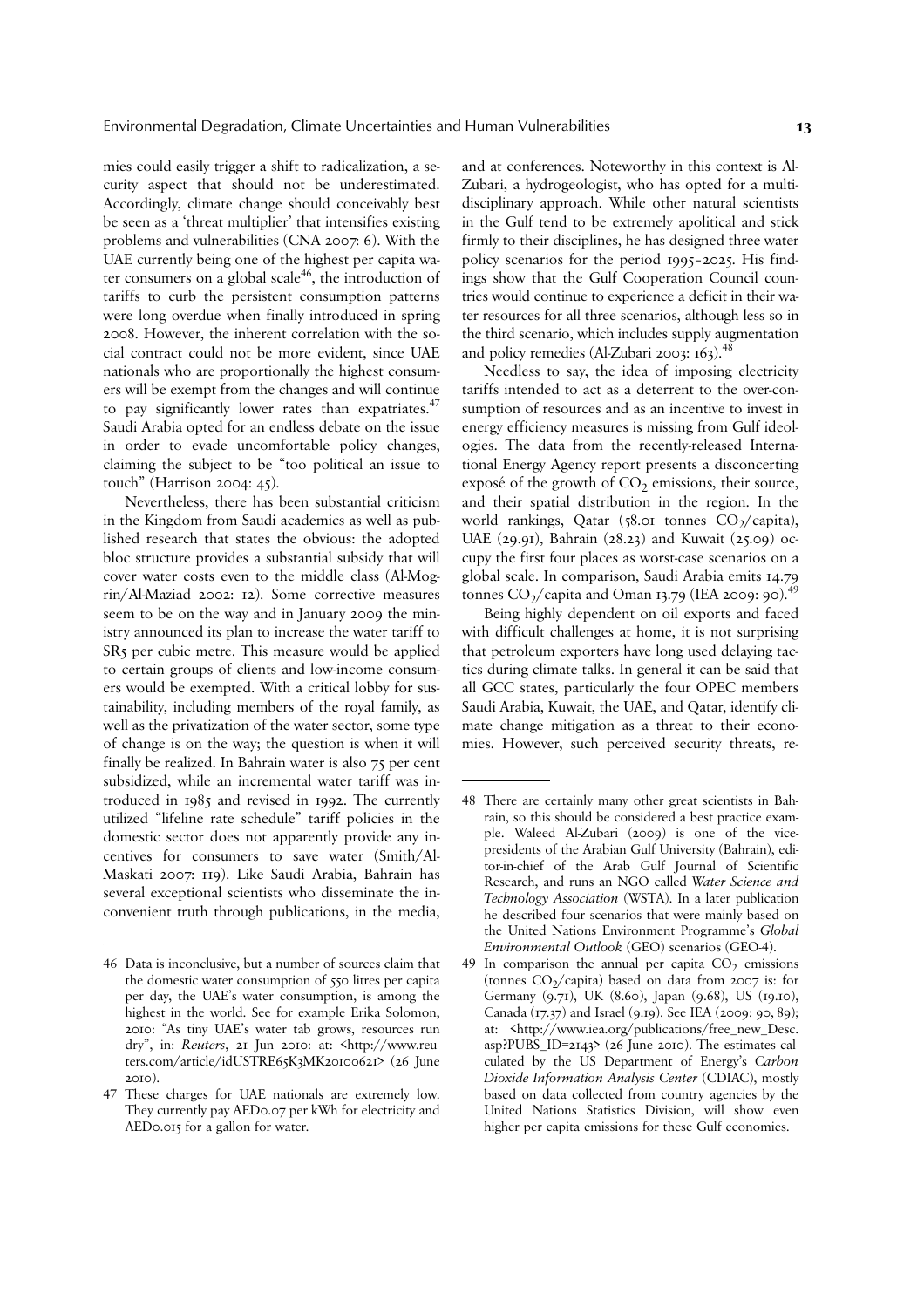gardless of how unrealistic they may be, have often been used by governments trying to divert attention away from internal problems.<sup>50</sup> Yet, following Haldén, we should ensure that climate change policy and international agreements do not cause problems in the international security setting by undermining the economies of the countries that produce oil and gas (Haldén 2009: 5).<sup>51</sup> With this in mind, it is not productive for the Saudi oil minister, Ali Al-Naimi, to be continually quoted out of context. While certainly never labelling renewable energies as 'catastrophic'<sup>52</sup>, he has made it very clear in several public statements that Saudi Arabia is currently undertaking feasibility studies to find the most sustainable approach to position itself in a cleaner field of energy by investing in research and in solar power. This approach concurs with a warning from former director of the London School of Economics, Anthony Giddens, who calls attention to the need for detailed risk assessment procedures, because the far-reaching transition to renewable sources will embody extensively complex social and economic effects (Giddens 2009: 13). The research focus on making renewable energies more efficient and economical dates back several decades in the Kingdom, and a number of solar-power projects, including desalination plants and greenhouse air-conditioning systems using solar energy, were commissioned. As far back as 1974 an association called "Arab Circle Renewable Energy" was established in Jeddah with the objective of increasing awareness among the local and international community of the need for the use of renewable energy and to enhance Saudi Arabia's image as a responsible user of energy and a promoter of future clean energies. Certainly they did not achieve those objectives, but the fact that Saudi scientists and engineers completed the design of a solarpowered car in 1999 and developed it locally is largely unknown (Al-Shibani/Elani 2001: 233).<sup>53</sup> Furthermore, the country invests in carbon capture and storage programmes to develop technology that allows carbon dioxide to be extracted from the atmosphere and stored in subterranean geological formations such as depleted oil wells.<sup>54</sup> Moreover, an overview on renewable energy initiatives and potential in the GCC was recently published by two Bahraini scientists (Al-Naser/Al-Naser 2009). For the UAE and the alleged ecocity 'Masdar', there is little to say in view of the fact that even in the unlikely case that the initiative achieves all its objectives, any decreases in GHG emissions will be offset by the continued unsustainable growth in the rest of the country (Stilwell/Lindabury 2008: 7). In this context Droege asks: "When the oil is 'gone', what will Masdar produce that can justify the bloated population in the desert metropolis?"55

Undeniably this will be another extremely commercialized project populated by imported foreigners and totally disconnected from its local surroundings, while the same government is currently building a 3.5 km (2.17 miles) long artificial ski slope on Jebel Hafeet in Al Ain and the developer hopes that the ski

<sup>50</sup> Propaganda disinformation has really worked, because even highly educated Gulf colleagues tend to claim that "climate change is something the West made up in order to impose on their sovereignty" (or similar challenging statements).

<sup>51</sup> While far-reaching global mitigation programmes are needed, it must be realized that the Gulf economies are already struggling with their internal situations. Thus far all they have to support their economies is unfortunately 'oil and gas' or in the case of one exception something that is much worse: 'millions of tourists'.

<sup>52</sup> Here is what he actually said: "In years to come, if traditional energy supplies should prove inadequate because capital expenditure was curtailed due to unsustainable prices, unreliable indications of future demand, or hopes for a substitute for oil cannot deliver, such a supply crunch would be catastrophic." There is certainly nothing wrong with this sentence.

<sup>53</sup> The paper by Al-Shibani and Elani examines the longterm performance of a silicon solar car. Being sceptical following all the rhetoric in the Gulf, the author was surprised to find several research papers online that confirmed that some research really has taken place over the years and that a local solar energy research group does exist. Moreover, in May 2010 the consortium of Hamburg-based solar experts and Saudi Arabia's leading solar system integrator, *National Solar Systems* (NSS), completed a US\$15 million two-megawatt solar power plant on the rooftop of the *King Abdullah University of Science and Technology* (KAUST) that generates enough power for about 500 homes.

<sup>54</sup> At a summit in Riyadh in November 2007, Gulf OPEC members pledged US\$750 million to a new fund to tackle global warming through financing research for clean technologies, with the emphasis on carbon capture and storage.

<sup>55</sup> Peter Droege is a professor for urban sustainability, climate, and planning education at the Institute of Architecture and Planning – Hochschule Liechtenstein. The quote was part of a round table discussion on MASDAR, organized by TreeHugger; at: <http://www.treehugger. com/files/2008/03/masdar-roundtable.php> (27 June 2010); see also Tafline Laylin: "What's Sustainable about Masdar's Foster+Partners?", in: *Green Prophet*, 17 March 2010; at: <http://www.greenprophet.com/2010/ 03/27/19020/foster-partners-sustainable-architecture/> (27 June 2010).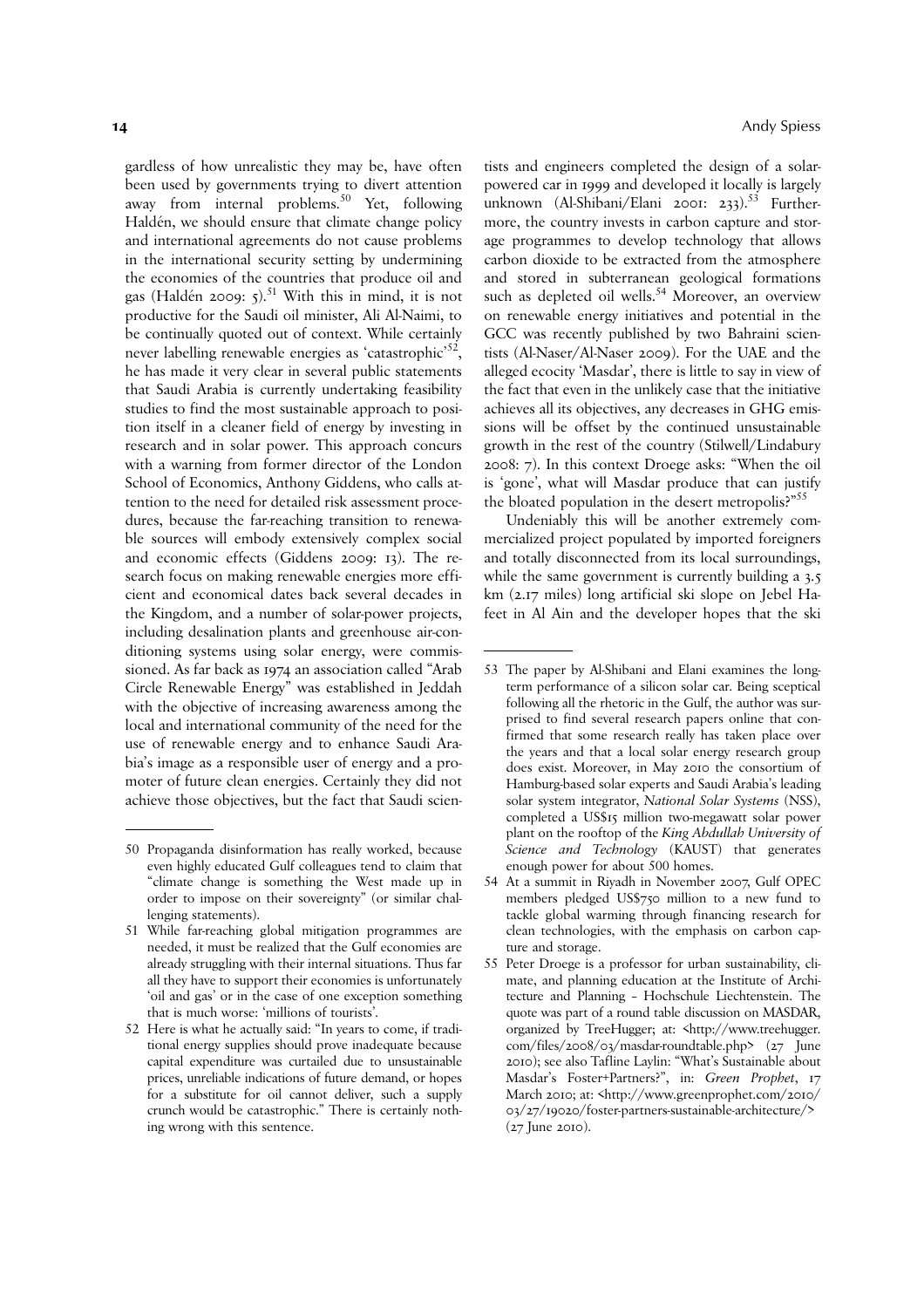slope will meet the criteria for Olympic events, creating a year-round training facility for top-class skiing.<sup>56</sup>

The integrity of the glittering GCC climate rhetoric can be easily traced when looking at the conference "Climate Change: Global Risks, Challenges and Decisions" that was held in March 2009 to recapitulate existing and emerging scientific knowledge necessary in order to make intelligent societal decisions concerning the application of mitigation and adaptation strategies in response to climate change.<sup>57</sup> Approximately 2,500 participants from nearly 80 different countries attended the conference and contributed more than 1,400 scientific presentations to the climate change discourse (Richardson/Steffen/Schellnhuber et al. 2009: 5), but according to the participant list not a single delegate came from any of the GCC countries.

What is even more worrying is that the development of nuclear power in the Gulf, potentially under the umbrella of climate change adaptation, could trigger a series of nuclear energy programmes, significantly increasing the threat of proliferation. This certainly should have been considered before the new *International Renewable Energy Agency* (IRENA) became once again the redundant outcome of economic and strategic interests, in particular with selfish, shortterm benefits for France and Britain through dubious backroom deals, something that will only play into the hands of the oil and nuclear lobbies. The fact that the interim Director-General of IRENA, Hélène Pelosse, resigned in October 2010 as a result of severe intimidation by the UAE government, may simply confirm negative expectations in this context.<sup>58</sup>

Mainstreaming climate change into conventional policy should be a top priority, while both mitigation and in particular proactive adaptation strategies need to be audaciously pursued and emphasized in all policy sectors (Al-Zubari 2009: 17). To conclude, it can be said that gradual environmental governance in some of the GCC states is taking place, but the consensus has stressed that the extent of these changes is somewhat limited and often subject to suspension or reversal as a result of potential changes in domestic, regional, or international circumstances.

## **1.8 Climate Threats and National Security: The Critical Role of Stakeholder Engagement**

While the discourse concerned with the Arab Gulf economies remains highly politicized and polarized, the approach of the Gulf elites will have to change radically to be able to cope with their exploding populations and climate change while avoiding social breakdown and environmental collapse. Neither the current quick fixes nor the piecemeal policy approaches will suffice. Long-term subsidies are inefficient and also provide fiscal distortions and governance imbalances. Subsidies in the food, water, and power sector in particular, once in place, are difficult to remove, as disposable incomes adjust to different spending patterns and consumer perceptions. Cer-

<sup>56</sup> See Rob Jones: "Ski slope to be built on Jebel Hafeet", in: *AMEInfo*, 24 July 2008; at: <http://www.ameinfo. com/164526.html> (27 June 2010). This is in addition to three other planned ski slopes, notably the snow dome at Dubailand.

<sup>57</sup> The congress was hosted by the University of Copenhagen and organized in cooperation with nine other universities in the *International Alliance of Research Universities* (IARU), namely Australian National University, ETH Zürich, National University of Singapore, Peking University, University of California - Berkeley, University of Cambridge, University of Copenhagen, University of Oxford, University of Tokyo and Yale University. Considered as a supplement to the work of the *Intergovernmental Panel on Climate Change* (IPCC) two years after the fourth IPCC report, the findings were published as a book on climate change, and a synthesis report was presented to policy-makers before the United Nations Climate Change Conference talks (COP15) with the stated intention of scientifically informing the political negotiations. For further information, see at: <www.climatecongress.ku.dk>. The Synthesis Report has been available since June 2009 in English; at:  $\frac{\text{http://climatecongress.ku.dk/pdf/syn-}}{\text{http://climatecongress.ku.dk/pdf/syn-}}$ thesisreport> or in Arabic; at: <http://climatecongress. ku.dk/pdf/Synthesis\_Report\_-\_Arabic.pdf/> (13 February 2011).

<sup>58</sup> French national Hélène Pelosse did not back the UAE nuclear plans and publicly accused the UAE of delaying payments and jeopardizing the financial future of the agency. See e.g. AFP: "'Fearful' Frenchwoman replaced as renewables agency chief", in: AFP, 25 October 2010; at: <http://www.google.com/hostednews/afp/article/ ALeqM5i-7MN8SSgCVP4bcAPKr682\_exj5w?docId=CNG. 135bb89cab5c7dfce021f53c3286a72b.471> (26 October 2010); Eva Fernandes: "Masdar, IRENA … why can't going green go right?", in: *Kippreport,* 26 October 2010; at: <http://www.kippreport.com/2010/10/masdarirena %e2%80%a6-why-can%e2%80%99t-going-green-go-right/> (27 October 2010); Joyce Njeri: "Hélène Pelosse: Irena will not back UAE nuclear plans", in: *Alrroya*, 24 January 2010; at: <http://english.alrroya.com/content/h% C3%A9l%C3%A8ne-pelosse-irena-will-not-back-uae-nuclearplans> (27 October 2010).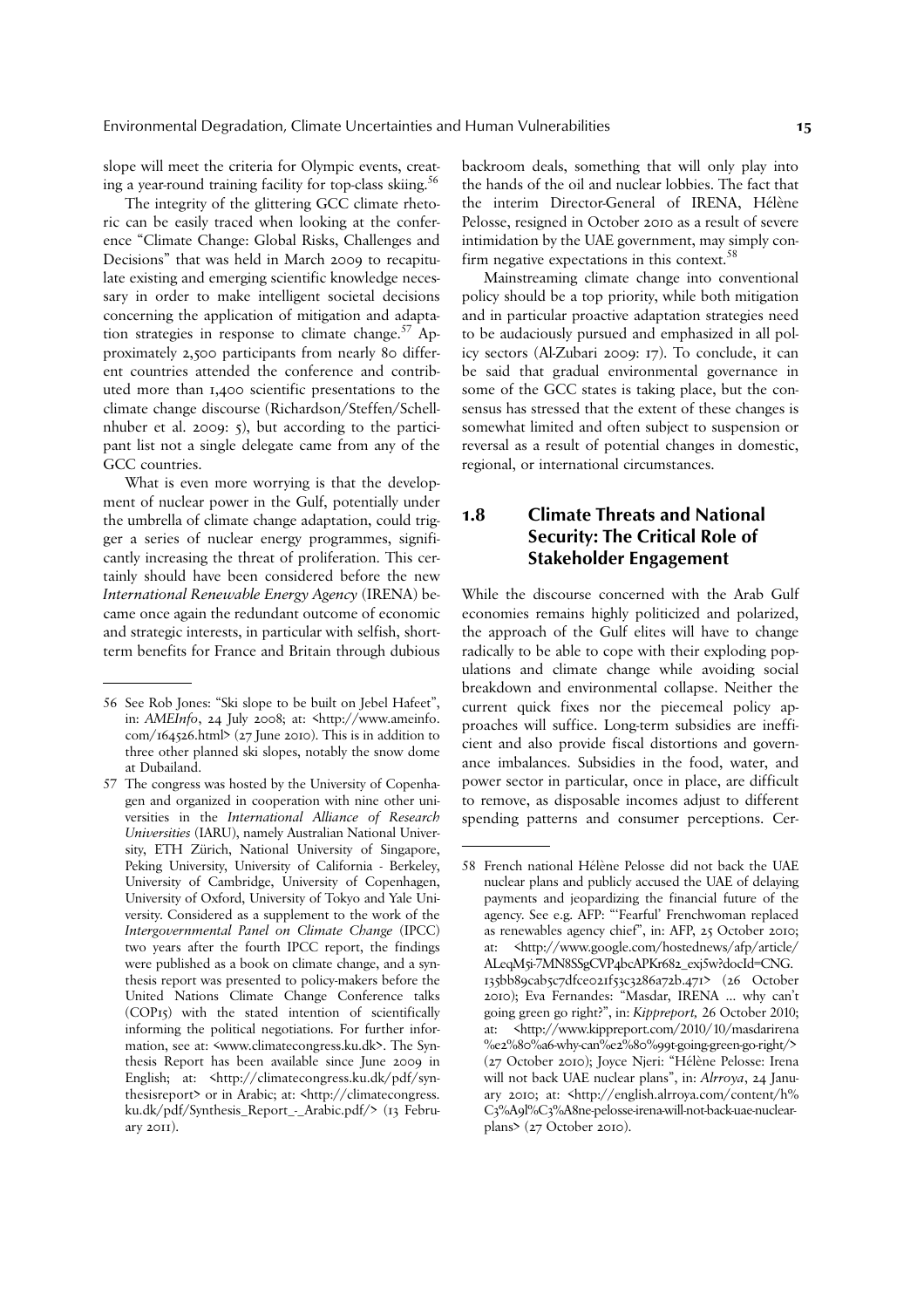tainly it cannot be a policy option to steer the foreign agricultural sectors of impoverished and already deeply troubled nations towards their own domestic markets.

Rapid population growth, wealth disparities, food insecurity, inadequate education, and increasing indigenous unemployment are major threats to long-term security in the GCC. The dependence on and existence of large numbers of foreign nationals is not only a serious stress factor for the carrying capacity of the already highly sensitive Gulf environments, but in itself presents a serious traditional security risk that could lead to further instability in an already volatile environment. Reports state that crime is on the increase in all of the GCC states, especially among youth, where drug addiction is a grave cause for concern. Both Bahrain and Saudi Arabia have, however, been more insightful and have initiated various reforms that genuinely address the labour issue; the continual reduction of the foreign workforce in Saudi Arabia and groundbreaking initiatives in Bahrain show evidence of sincerity.59 Hence, it does not need any further finance, new technologies, or a global climate change deal to succeed, but will depend on local complex and context-specific social, economic, and political factors, in other words the formal and informal rules affecting policy design, implementation, and outcomes.

Findings were put forward by Bahraini and Saudi colleagues who indicated that technology transfer had an important role and could provide alternative means for excessive growth and sustaining development by substituting capital for labour. However, they did mention that political will along with vigorous policy measures were prerequisites (Al-Roubaie/Al-Zayer 2006: 187). <sup>60</sup>

Whereas the emergence of some form of more or less institutionalized social cohesion is critical for human security to emerge as an integral part of sustainable human and economic development, the establishment of functioning civil society by GCC nationals remains underdeveloped, with only limited prospects that the pace for change will increase substantially in the coming years (Samad 2007: 23; Jill 2005: 7). While both Bahrain and Saudi Arabia saw a very small emergence of local civil society, the creation of independent non-artificial organizations has been totally stifled by the ruling families in the UAE (Davidson 2008: 210). Any assessment of the social cohesion of a society in order to develop adaptive capacity must take into account political contexts, including the relationships between associations, their leaders, and political institutions (Spiess 2008: 249). Developing adaptive capacity is thus primarily a function of promoting the creation and dissemination of knowledge and the existence of power structures with a key moral imperative that "inaction is inexcusable" and that are responsive and bear in mind the needs of all the involved stakeholders, as well as engendering a creative flexibility in decision-making and conflictsolving (Burton/Diringer/Smith 2006: 9; McGray/ Hammill/Bradley 2007: 27).

It should further be emphasized that human security does not seek to supplant national security, but rather to complement it. The objective should be to articulate possible security threats and consider risk preparedness, proactive adaptation measures, and mitigation steps, and integrate them into an all-encompassing national security plan. Unless mitigated and adapted to by insightful and forceful policies, environmental degradation and climate change are likely to be calamitous in terms of human security on an unprecedented scale.

When Saudi Arabia marked its 79<sup>th</sup> National Day, Prince Sultan bin Salman bin Abdulaziz Al-Saud made a thought-provoking remark: "By celebrating this day we are not just remembering the history but we take it as an opportunity to think about what we should do to have a brighter future."<sup>61</sup>

From someone with an exceptional environmental stewardship record, these are encouraging words.

<sup>59</sup> Bahrain's labour minister, Majeed al-Alawi, recently received praise from *Human Rights Watch* (HRW) for the abolition of the restrictive sponsorship system (HRW 2009).

<sup>60</sup> With this in mind, it was encouraging news that most GCC firms are starting to outsource their IT process (Saudi Gazette, 2009) and hopefully in the future more of the work that is still done by foreign experts should, as a matter of urgency, be carried out by virtual teaming from overseas, to avoid further stress on these fragile environments. With e-learning in place and the necessary infrastructure available, the Gulf economies should reconsider their approach to investing in massive showcase universities that will import even more people and add further environmental stress. See "Most GCC firms outsource IT process", in: *Saudi Gazette*, 7 November, 2009, at: <http://www.saudigazette.com.sa/index.cfm? method=home.regcon&contentID=2009110753786> (27 June 2010).

<sup>61</sup> See Abdul Ghafour: "National Day of achievements", in: *Arab News*, 23 September 2009; at: <http://www.arabnews.com/?page=1&section=0&article=126666&d=23& m=9&y=2009> (27 June 2010).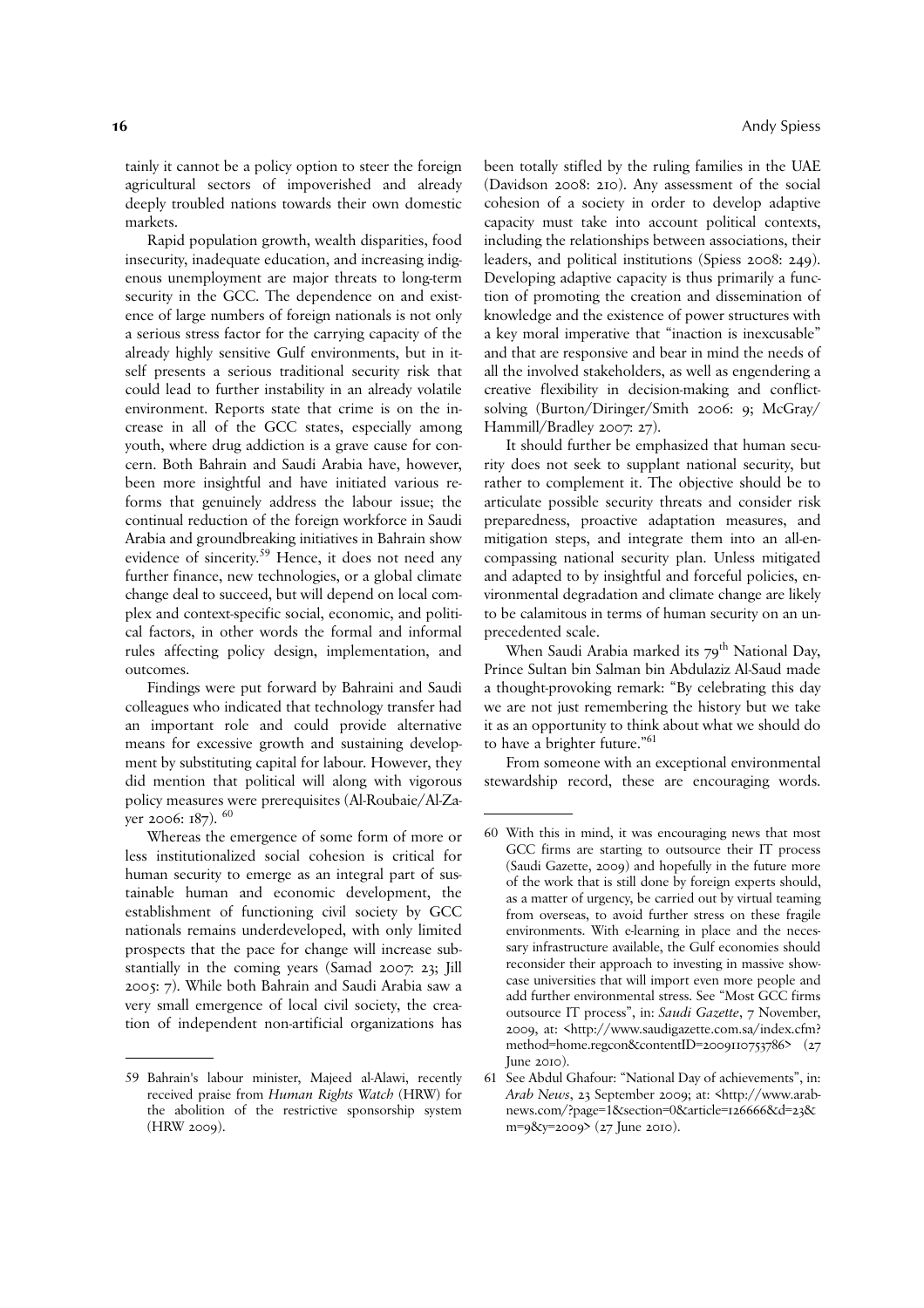There should be some optimism that at least Saudi Arabia as a "pivotal state" is on the right track, in their habitual carefully manoeuvring manner, to tackling this immense challenge that will eventually determine the survival and success of the surrounding region with the social sensitivity it requires.

#### **References**

- Adger, W. Neil; Agrawala, Shardul; Mirza, M. Monirul Qader; Conde, Cecilia; O'Brien, Karen; Pulhin, Juan; Pulwarty, Roger; Smit, Barry; Takahashi, Kiyoshi, 2007: "Assessment of adaptation practices, options, constraints and capacity", in: Parry, Martin; Canziani, O.F.; Palutikof, J.P.; van der Linden, P.J.; Hanson, C.E. (Eds.): *Climate Change* 2007 – *Impacts, Adaptation and Vulnerability. Contribution of Working Group II to the Fourth Assessment Report of the Intergovernmental Panel on Climate Change* (New York, NY: Cambridge University Press): 717 – 743.
- Adger, W. Neil; Vincent, Katharine, 2005: "Uncertainty in adaptive capacity" (IPCC Special Issue on 'Describing Uncertainties in Climate Change to Support Analysis of Risk and Options'), in: *Comptes Rendus Geoscience*, 337,4: 399 – 410.
- Al-Awadhi, Jasem M.; Misak, Raafat F.; Omar, Samira S., 2003: "Causes and consequences of desertification in Kuwait: a case study of land degradation", in: *Bulletin of Engineering Geology and the Environme*nt, 62,2: 107 – 115.
- Ali, Syed, 2010: *Dubai Gilded Cage* (New Haven London: Yale University Press).
- Al-Kolibi, Fahad M., 2002: "Possible effects of global warming on agriculture and water resources in Saudi Arabia impacts & responses", in: *Climatic Change*, 54,1 – 2: 225– 245.
- Al-Mogrin, Saleh; Al-Maziad, Abdulaziz, 2002: *Water Pricing Reform for the Kingdom of Saudi Arabia* (Riyadh: Ministry of Municipality and Rural Affairs).
- Al-Naser, Waheeb Essa; Al-Naser, N. W., 2009: "Solar and wind energy potential in GCC countries and some related projects", in: *Journal of Renewable Sustainable Energy*. 1: 1-28.
- Al-Roubaie, Amer; Al-Zayer, Jamal, 2006: "Sustaining development in the GCC countries: the impact of technology transfer", in: *World Review of Entrepreneurship, Management and Sustainable Development*, 2,3: 175–188.
- Al-Shibani, Khider M.; Elani, Usama A., 2001: "An Investigation on the Long-Term Performance of a Silicon Solar Car", in: *International Journal of Renewable Energy Engineering*, 3,2: 333 – 338.
- Al-Yousef, Yousef Khalifah, 2008: "When rulership becomes privileged booty (ghanimah): the condition of the Gulf Cooperation Council", in: *Contemporary Arab Affairs*, 1,4 (October): 631 – 648; at: <http://www.darussalam. ae/library/ghanimah.pdf> (23 June 2010).
- Al-Zubari, Waleed K., 2003: "Alternative water policies for the Gulf Cooperation Council countries", in: Al-Sharhan, A. S., Wood, Warren W. (Eds.): *Water Resources Perspectives: Evaluation, Management and*  Policy (Amsterdam: Elsevier Science): 155-168.
- Al-Zubari, Waleed K., 2009: "Water Resource Management Challenges in the GCC Countries – Four Scenarios", in: Cronin, Richard; Pandya, Amit (Eds.): *Exploiting Natural Resources Growth, Instability, and Conflict in the Middle East and Asia* (Washington, D.C.: The Henry L. Stimson Center): 3-20.
- Amuzegar, Jahangir, 2001: *Managing the oil wealth OPEC's windfalls and pitfalls* (London/New York: IB Tauris & Co. Ltd.)
- Ayubi, Nazih N., 1999: *Over-stating the Arab State: Politics and Society in the Middle East* (London/New York: IB Tauris & Co. Ltd.).
- Basedau, Matthias; Lacher, Wolfram, 2006: *A paradox of plenty? Rent distribution and political stability in oil states*. GIGA Research Program: Dynamics of Violence and Security Cooperation – Working Paper, No. 21 (Hamburg: German Institute of Global and Area Studies).
- Beblawi, Hazem, 1990: "The rentier state in the Arab world", in: Luciani, Giacomo (Ed.): *The Arab State* (Berkeley – Los Angeles, CA: University of California Press): 85-98.
- Brauch, Hans Günter; Oswald Spring, Úrsula; Grin, John; Mesjasz, Czeslaw; Kameri-Mbote, Patricia; Behera, Navnita Chadha; Chourou, Béchir; Krummenacher, Heinz (Eds.), 2009: *Facing Global Environmental Change: Environmental, Human, Energy, Food, Health and Water Security Concepts*. Hexagon Series on Human and Environmental Security and Peace, vol. 4 (Berlin – Heidelberg – New York: Springer-Verlag).
- Brauch, Hans Günter; Oswald Spring, Úrsula; Mesjasz, Czeslaw; Grin, John; Dunay, Pal; Behera, Navnita Chadha; Chourou, Béchir; Kameri-Mbote, Patricia; Liotta, P.H. (Eds.), 2008: *Globalization and Environmental Challenges: Reconceptualizing Security in the*  21*st Century.* Hexagon Series on Human and Environmental Security and Peace, vol. 3 (Berlin – Heidelberg – New York: Springer-Verlag).
- Brauch, Hans Günter; Oswald Spring, Ursula; Mesjasz, Czeslaw; Grin, John; Kameri-Mbote, Patricia; Chourou, Bechir; Birkmann, Jörn (Eds.), 2011: *Coping with Global Environmental Change, Disasters and Security – Threats, Challenges, Vulnerabilities and Risks*. Hexagon Series on Human and Environmental Security and Peace vol. 5 (Berlin – Heidelberg – New York: Springer-Verlag).
- Brown, Gary; Peacock, John; Loughland, Ronald; Al-Hadrami, Ghaleb A., 2006: "Coastal and terrestrial ecosystem management requirements in the Arabian Peninsula", in: Amer, Kamel Mostafa; et al. (Eds.): *Policy Perspectives for Ecosystem and Water Management in the Arabian Peninsula* (Ontario: United Nations University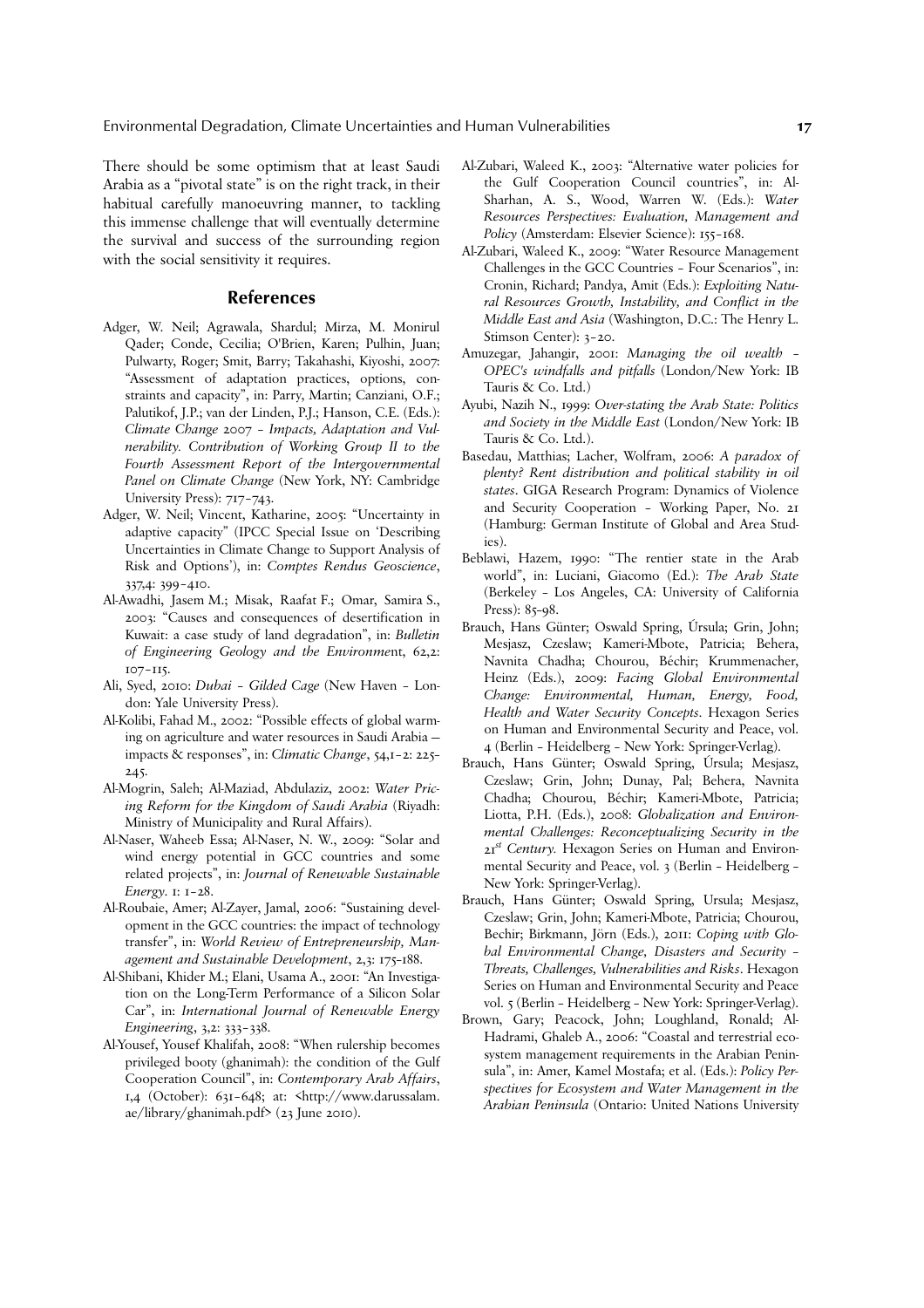International Network on Water, Environment and Health -UNESCO): 89 – 104.

- Brown, Oli; Crawford, Alec, 2009: *Rising Temperatures, Rising Tensions - Climate change and the risk of violent conflict in the Middle East* (Winnipeg: International Institute for Sustainable Development).
- Burke, Edward, 2008: *Bahrain Reaching a Threshold*. Fundación para las Relaciones Internacionales y el Diálogo Exterior (FRIDE) Working Paper 61. [Project on Freedom of Association in the Middle East and North Africa] (Madrid: FRIDE).
- Burton, Ian; Diringer, Elliot; Smith, Joel, 2006: *Adaptation to Climate Change: International Policy Options* (Washington, D.C.: PEW Center on Global Climate Change).
- Burton, Ian; Huq, Saleemul; Lim, Bo; Pilifosova, Olga; Schipper, Emma Lisa, 2002: "From impacts assessment to adaptation priorities: the shaping of adaptation policy", in: *Climate Policy*, 2: 145–159.
- Champion, Daryl, 2003: *The Paradoxical Kingdom Saudi Arabia and the Momentum of Reform* (new edition) (London: Hurst).
- Cheema, Sujata Ashwarya, 2009: "Development of Civil Society and Democratization in the Middle East", in: *Lex ET Scientia International Journal* (LESIJ), 16,2:  $445 - 455$ .
- CIA (Central Intelligence Agency), 2010: *The World Factbook* 2010 (Washington, DC: Central Intelligence Agency).
- CNA Corporation, 2007: *National Security and the threat of climate change* (Alexandria, VA: The CNA Corporation).
- Cordesman, Anthony H., 2003: Saudi Arabia Enters the Twenty-First Century – The Political, Foreign Policy, Economic, and Energy Dimensions (Westport: Praeger Publishers).
- Cordesman, Anthony H., 2010: *Saudi National Security and the Saudi-US Strategic Partnership* (Washington, D.C.: Center for Strategic & International Studies).
- Cotula, Lorenzo; Vermeulen, Sonja; Leonard, Rebeca; Keeley, James, 2009: *Land grab or development opportunity? Agricultural investment and international land deals in Africa* (Rome – London: FAO, IIED and IFAD).
- Davidson, Christopher M., 2008: *Dubai: the vulnerability of success* (New York: Columbia University Press).
- Davidson, Christopher M., 2009: "Dubai: Foreclosure of a Dream", in: *Middle East Report*, 251 (Summer): 8 – 13.
- Dawoud, Mohammed A., 2007: *Water Scarcity in the GCC Countries: Challenges and Opportunities* (Dubai: Gulf Research Center).
- Economist Intelligence Unit (EIU), 2010: *The GCC in* 2020 – *Resources for the future*. White paper from the Economist Intelligence Unit – Sponsored by the Qatar Financial Centre Authority (Geneva: The Economist Intelligence Unit).
- Ehteshami, Anoushiravan, 2003: "The politics of participation in the oil monarchies", in: Najem, Tom Pierre; Het-

herington, Martin (Eds.): *Good governance in the Middle East oil monarchies* (London: Routledge): 60 – 84.

- Elhadj, Elie, 2006: *Experiments in Achieving Water and Food Self-Sufficiency in the Middle East: The Consequences of Contrasting Endowments, Ideologies, and Investment Policies in Saudi Arabia and Syria* (Boca Raton, FL: Dissertation.com).
- Erskine, William; Moustafa, Ahmed T.; Osman, Ahmed E.; Lashine, Zaki; Nejatian, Arash; Badawi, Tamer; Ragy, Subhy M., 2004: "Date palm in the GCC countries of the Arabian Peninsula", in: *Proceedings of the Regional Workshop on Date Palm Development in the Arabian Peninsula* (Aleppo: International Center for Agricultural Research in the Dry Areas):  $I-7$ .
- Ewing B., S. Goldfinger, A. Oursler, A. Reed, D. Moore, and M. Wackernagel. 2009: *The Ecological Footprint Atlas* 2009 (Oakland: Global Footprint Network).
- Ewing, Brad; Goldfinger, Steven; Wackernagel, Mathis; Stechbart, Meredith; Rizk, Sarah; Reed, Anders; Kitzes, Justin; 2008: *The Ecological Footprint Atlas* 2008 (Oakland: Global Footprint Network).
- FAO (Food and Agriculture Organization of the United Nations), 2009: *The State of Food Insecurity in the World* 2009 (Rome: Electronic Publishing Policy and Support Branch of FAO)
- Fasano, Ugo; Goyal, Rishi, 2004: *Emerging strains in GCC labour markets*. IMF Working Paper WP/04/71 (Washington, D.C.: International Monetary Fund).
- Fergany, Nader, 2000: "Science and research for development in the Arab region", in: Rached, Eglal; Craissati, Dina (Eds.): *Research and Development in the Middle East and North Africa* (Ottawa: International Development Research Centre (IDRC)): 61 – 110.
- Fergany, Nader, 2006: "Islam and science: steps towards reform", in: *Nature*, 444,2 (November): 33–34.
- Folke, Carl; Hahn, Thomas; Olsson, Per; Norberg, Jon, 2005: "Adaptive governance of social–ecological systems", in: *Annual Review of Environment and Resources*, 30: 441–473.
- Freedom House, 2009: *Freedom of the Press*  2009 *Edition* (Washington, D.C.: Freedom House).
- Giddens, Anthony, 2009: *The Politics of Climate Change* (Cambridge: Polity Press).
- Giles, Jim, 2006: "Oil rich, science poor", in: *Nature*, 444,2 (November): 28.
- Global Footprint Network (GFN), 2006: *Living Planet Report* 2006 (Oakland: Global Footprint Network).
- GRAIN, 2008: *Seized! The* 2008 *land grab for food and financial security* (Barcelona: GRAIN)
- Haldén, Peter, 2009: "Climate Change and Security A Planetary Danger or Military Threat?", in: *New Routes*,  $14,1$  (Uppsala: Life and Peace Institute):  $3 - 6$ .
- Harrison, Roger, 2004: "A Problem With Liquidity: The Challenges Of Water in Saudi Arabia", in: *Washington Report on Middle East Affairs*, July/August: 44 – 45.
- Heydemann, Steven, 2007: *Upgrading authoritarianism in the Arab world*. Analysis Paper No. 13 (Washington,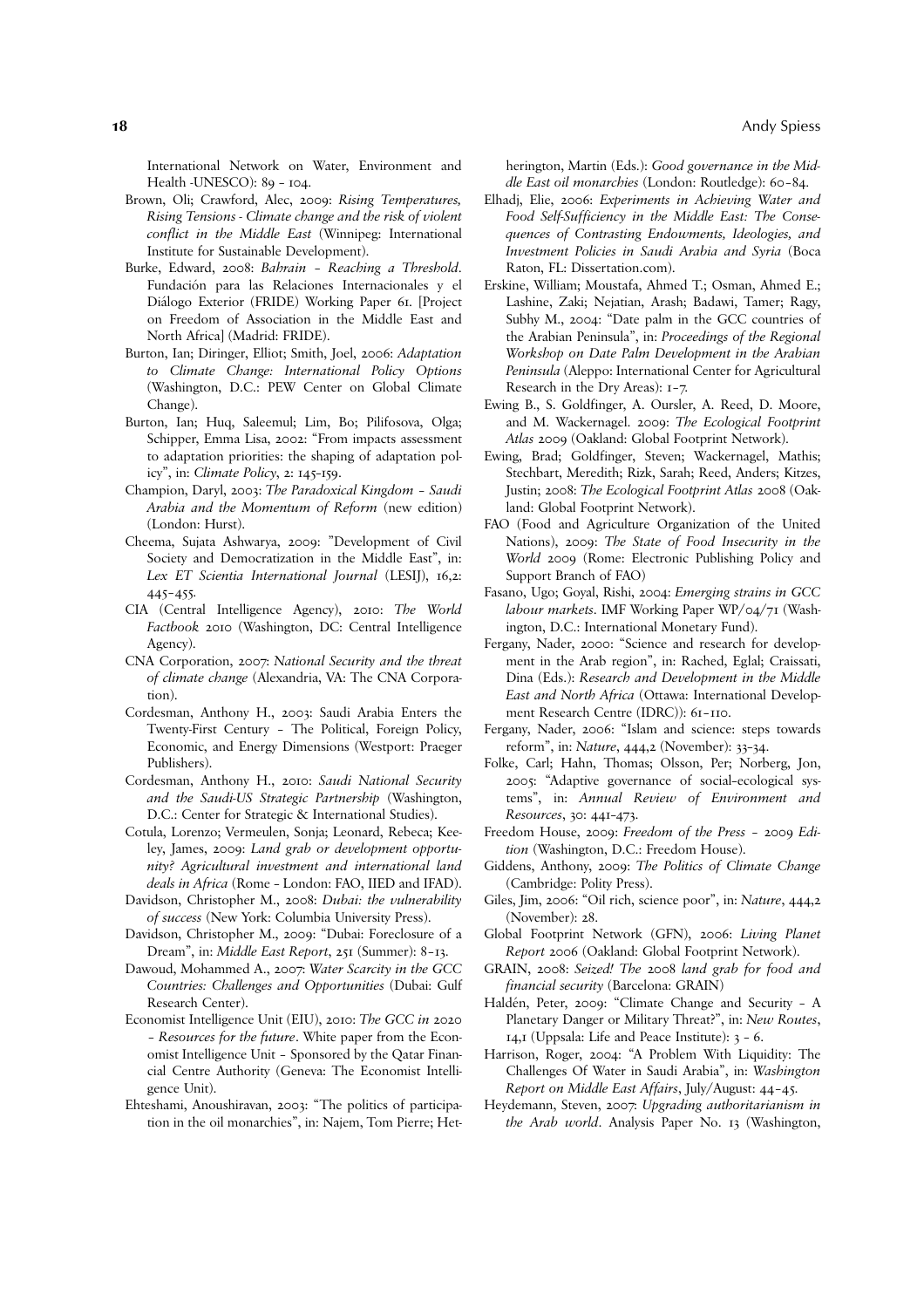D.C.: Saban Center for Middle East Policy – Brookings Institution).

- Human Rights Watch (HRW), 2006: *Building towers, cheating workers. Exploitation of Migrant Construction Workers in the United Arab Emirates*, 18,8 (Washington, D.C.: Human Rights Watch).
- Human Rights Watch (HRW), 2009: *Bahrain: Labor Reforms a Major Advance*. (Washington, D.C.: Human Rights Watch, 13 May).
- International Energy Agency (IEA), 2009: *CO*2 *Emissions from Fuel Combustion* – *"Highlights" –* 2009 *Edition* (Paris: OECD/IEA).
- Janssen, Marco A.; Ostrom, Elinor (Eds.), 2006: "Resilience, Vulnerability, and Adaptation: A Crosscutting Theme of the International Human Dimensions Programme on Global Environmental Change", in: *Global Environmental Change*, 16: 237 – 239.
- Jill, Crystal, 2005: *Political Reform and the Prospects for Democratic Transition in the Gulf* (Madrid: Fundación para las Relaciones Internacionales y el Diálogo Exterior (FRIDE)).
- Kaufmann, Daniel; Kraay, Aart; Mastruzzi, Massimo, 2009: *Governance Matters VIII: Aggregate and Individual Governance Indicators,* 1996 – 2008. World Bank Policy Research Working Paper No. 4978 (Washington, D.C.: The World Bank).
- King, David A., 2004: "Climate change science: adapt, mitigate, or ignore?", in: *Science*, 303,5655: 176 – 177.
- Kotwicki, Vincent; Al-Sulaimani, Zaher, 2009: "Climates of the Arabian Peninsula – past, present, future", in: *International Journal of Climate Change Strategies and Management*, 1,3: 297-310.
- Lemos, Maria Carmen; Boyd, Emily; Tompkins, Emma L.; Osbahr, Henny; Liverman, Diana, 2007: "Developing adaptation and adapting development", in: *Ecology and Society*, 12,2 (Art. 26): 1-4.
- Lord, Kristin M., 2008: *A new millennium of knowledge? The Arab Human Development Report on Building a Knowledge Society, Five Years On*. Analysis Paper No. 12. (Washington, D.C.: The Brookings Institution).
- Luciani, Giacomo, 1990: "Allocation vs. Production States: A Theoretical Framework", in: Luciani, Giacomo (Ed.): *The Arab State* (Berkeley – Los Angeles, CA: University of California Press): 65 – 84.
- Maas, Achim; Tänzler, Dennis, 2009: *Regional Security Implications of Climate Change* – *A Synopsis*. Adelphi Report (Berlin: Adelphi Consult, January).
- McGray, Heather; Hammill, Anne; Bradley, Rob, 2007: *Weathering the Storm – Options for Framing Adaptation and Development* (Washington D.C.: World Resources Institute).
- Meadows, Donella H.; Meadows, Dennis L.; Randers, Jørgen; Behrens, William W., 1972: *The Limits to Growth: a Report for the Club of Rome's Project on the Predicament of Mankind* (New York: Universe Books).
- Millennium Ecosystem Assessment (MA), 2005: *Ecosystems and human well-being. Current State and Trends* (Washington, D.C.: Island Press).
- Moaddel, Mansoor, 2002: "The Study of Islamic Culture and Politics – An Overview and Assessment", in: *Annu. Rev. Sociology*, 28: 359–386.
- Neep, Daniel, 2004: "Dilemmas of democratization in the Middle East: the 'forward strategy of freedom'", in: *Middle East Policy*, 11,3 (Fall): 73 – 84.
- Nelson, Gerald C.; Bennett, Elena; Berhe, Asmeret A.; Cassman, Kenneth; DeFries, Ruth; Dietz, Thomas; Dobermann, Achim; Dobson, Andrew; Janetos, Anthony; Levy, Marc; Marco, Diana; Nakicenovic, Nebojsa; O'Neill, Brian; Norgaard, Richard; Petschel-Held, Gerhard; Ojima, Dennis; Pingali, Prabhu; Watson, Robert; Zurek, Monika, 2006: "Anthropogenic drivers of ecosystem change: an overview", in: *Ecology and Society*, 11,2  $(Art. 29): I-3I.$
- Niblock, Tim, 2007: *The Political Economy of Saudi Arabia* (London – New York: Routledge)
- NIC (National Intelligence Council), 2008: *Global Trends*  2025 – *A Transformed World*. NIC 2008 – 003 (Washington, D.C.: US Government Printing Office).
- Noland, Marcus; Pack, Howard, 2007: *The Arab Economies in a Changing World* (Washington, D.C.: The Peterson Institute for International Economics).
- Nonneman, Gerd, 2006: *Political Reform in the Gulf Monarchies – From Liberalisation to Democratisation? A Comparative Perspective*. Sir William Luce Paper No. 6. (Durham: Durham University).
- Noreng, Øystein, 2004: "The Predicament of the Gulf Rentier State", in: Heradstveit, Daniel; Hveem, Helge (Eds.): *Oil in the Gulf: obstacles to democracy and development* (Burlington, VT: Ashgate Publishing): 9 – 40.
- Nour, Samia Satti O. M., 2005: "Science and technology development indicators in the Arab region — a comparative study of Arab Gulf and Mediterranean countries", in: *Science Technology & Society*, 10,2: 249–274.
- Peterson, John E., 2006: "The Kingdom of Enigma: Review Essay", in: *Survival*, 48,2 (Summer): 147 – 156.
- Peterson, John E., 2009a: "Life after Oil Economic Alternatives for the Arab Gulf States", in: *Mediterranean Quarterly*, 20,3: 1-18.
- Peterson, John E., 2009b: "The Promise and Reality of Bahraini Reforms," in: Teitelbaum, Joshua (ed.): *Political Liberalization in the Gulf* (New York: Columbia University Press): 157 – 187.
- Population Reference Bureau (PRB), 2009: 2009 *World Population Data Sheet* (Washington, D.C.: Population Reference Bureau).
- *Report of the Arab Forum for Environment and Development* (AFED) (Beirut: Technical Publications and Environment & Development Magazine).
- Reporters Without Borders (RWB), 2009: *World Press Freedom Index* 2009 – *The Rankings* (Paris: RWB).
- Richardson, Katherine; Steffen, Will; Schellnhuber, Hans Joachim; Alcamo, Joseph; Barker, Terry; Kammen, Dan-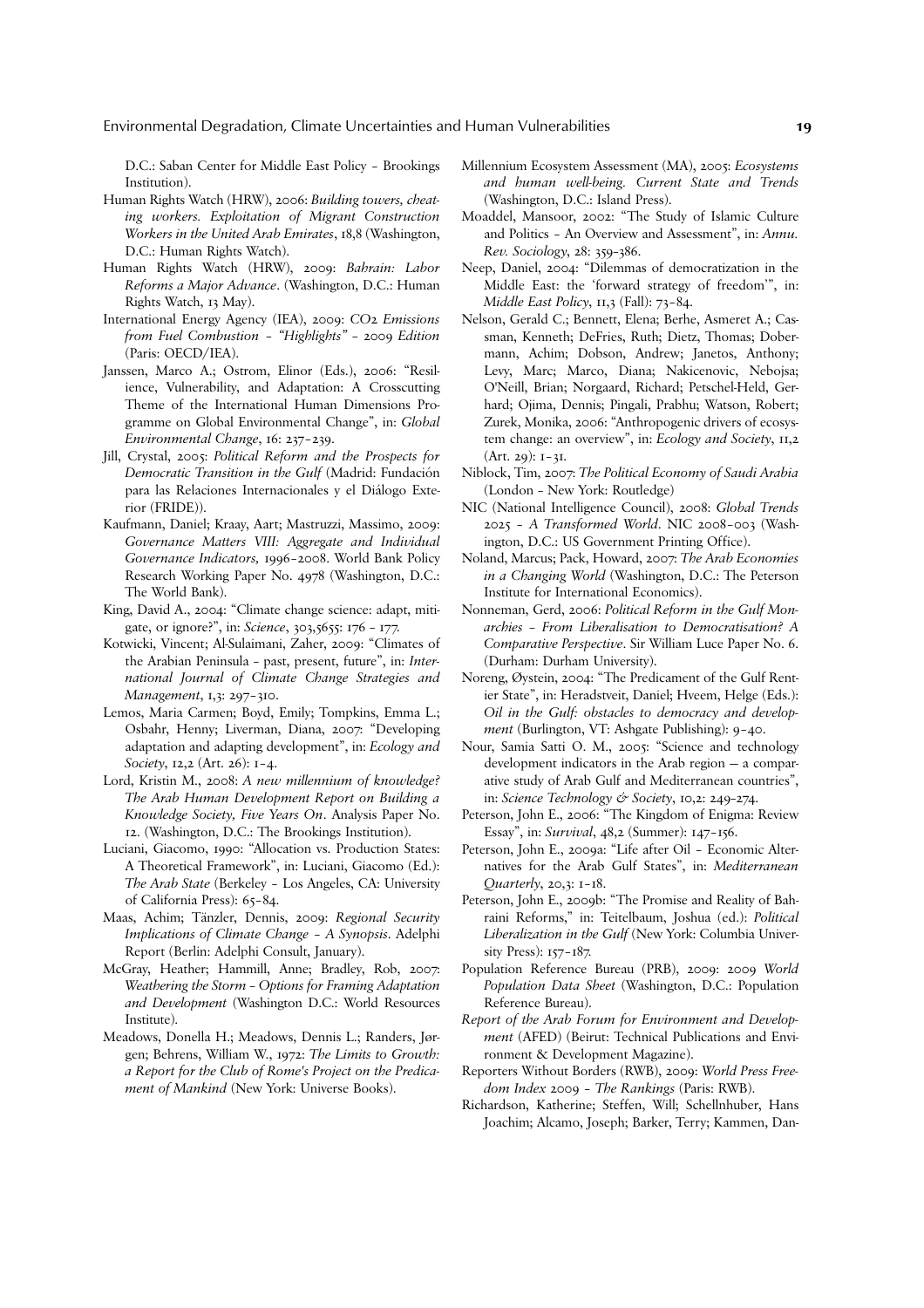iel M.; Leemans, Rik; Liverman, Diana; Munasinghe, Mohan; Osman-Elasha, Balgis; Stern, Nicholas; Wæver, Ole, <sup>2</sup> 2009: *Synthesis Report from 'Climate Change* – *Global Risks, Challenges and Decisions'* (Copenhagen: University of Copenhagen).

- Russell, James A., 2009: "Environmental Security and Regional Stability in the Persian Gulf", in: *Middle East Policy*, 16,4 (Winter): 90-101.
- Samad, Ziad Abdel, 2007: "Civil society in the Arab region – its necessary role and the obstacles to fulfilment", in: *International Journal of Not-for-Profit Law*, 9,2: 3–24.
- Sayigh, Yusif Abdalla, 1991: *Elusive Development From Dependence to Self-Reliance in the Arab Region* (London: Routledge).
- Selim, Mohammad El-Sayed, 2004: "The concept of environmental security in the Arab world", Paper presented at the annual meeting of the International Studies Association, Le Centre Sheraton Hotel, 17 – 20 March, Montreal, Quebec, Canada.
- Sfakianakis, J., 2008: "Giving a boost Helping cope with the rising cost of living". *SABB Economic Reports* (Riyadh: Saudi British Bank [SABB], February).
- Smaller, Carin; Mann, Howard, 2009: *A Thirst for Distant Lands: Foreign investment in agricultural land and Water* (Winnipeg: International Institute for Sustainable Development).
- Smith, Benjamin, 2004: "Oil wealth and regime survival in the developing world: 1960–1999", in: *American Journal of Political Science*, 48,2: 232 – 246.
- Smith, Mike; Al-Maskati, Hana, 2007: "The effect of tariff on water demand management: implications for Bahrain", in: *Water Supply*, 7,4: 119 – 126.
- Spiess, Andy, 2008: "Developing adaptive capacity for responding to environmental change in the Arab Gulf States – Uncertainties to linking ecosystem conservation, sustainable development and society in authoritarian rentier economies", in: *Global and Planetary Change*, 64: 244 – 252.
- Stern, Nicolas Herbert, 2007: *The Economics of Climate Change — The Stern Review* (Cambridge: Cambridge University Press).
- Stilwell, Brian; Lindabury, Shawn, 2008: *"Masdar"* (Ithaca, NY: Cornell University).
- Tolba, Mostafa K.; Saab, Najib W. (Eds.), 2008: *Arab Environment* – *Future Challenges.*
- Turner, Graham M., 2008: "A Comparison of The Limits to Growth with 30 Years of Reality", in: *Global Environmental Change*, 18: 397 – 411.
- Ulrichsen, Kristian, 2009: *Gulf security changing internal and external dynamics*. Working Paper, Kuwait Programme on Development, Governance and Globalization in the Gulf States (London: London School of Economics and Political Science).
- UNDESA (United Nations Department of Economic and Social Affairs), Population Division Department of Economic and Social Affairs Population Division, 2009:

*World Population Prospects*. Table A.1 (New York, NY: UNDESA).

- UNEP (United Nations Environment Programme), 2006: *Global Deserts Outlook* (Nairobi: United Nations Environment Programme).
- UNEP (United Nations Environment Programme), 2007: *Sudan Post-Conflict Environmental Assessment* (Nairobi: United Nations Environment).
- United Nations Development Programme Regional Bureau for Arab States (UNDP/RBAS), 2009: *Arab Human Development Report* 2009 *— Challenges to Human Security in Arab Countries* (New York: United Nations Publications).
- United Nations Development Programme and Arab Fund for Social and Economic Development, 2002: *Arab Human Development Report* 2002 *– Creating Opportunities for Future Generations* (New York: UNDP/ RBAS).
- United Nations Development Programme and Arab Fund for Social and Economic Development, 2003: *Arab Human Development Report* 2003 *– Building a Knowledge Society* (New York: UNDP/RBAS).
- United Nations Economic and Social Commission for Western Asia (ESCWA), 2006: *Arab Region State of Implementation on Climate Change* (Beirut: ESCWA/UNEP-ROWA/League of Arab States).
- United States, Department of State, Bureau of Near Eastern Affairs, 2010a: *Background Note: Bahrain* (Washington, D.C.: U.S. Department of State).
- United States, Department of State, Bureau of Near Eastern Affairs, 2010b: *Background Note: Saudi Arabia* (Washington, D.C.: U.S. Department of State).
- United States. Department of State. Bureau of Near Eastern Affairs, 2010c: *Background Note: United Arab Emirates* (Washington, D.C.: U.S. Department of State).
- Walters, Timothy N.; Kadragic, Alma; Walters, Lynne M., 2006: "Miracle or mirage — is development sustainable in the United Arab Emirates?", in: *The Middle East Review of International Affairs*, 10,3 (September): 77 – 91.
- Williams, John W.; Jackson, Stephen T.; Kutzbach, John E., 2007: "Projected Distributions of Novel and Disappearing Climates by 2100 AD", in: *Proceedings of the National Academy of Sciences of the United States of America* (PNAS), 104,14 (April): 5738 – 5742.
- Wilson, Rodney; Al-Salamah, Abdullah; Malik, Monica; Al-Rajhi, Ahmed, 2004: *Economic development in Saudi Arabia.* Durham modern Middle East and Islamic World Series (London – New York: Routledge Curzon).
- World Bank, 2008: *MENA Development Report: The Road Not Traveled — Education Reform in the Middle East and North Africa* (Washington, D.C.: The World Bank).
- World Bank, 2009: *Improving Food Security in Arab Countries* (Washington, D.C.: The World Bank).
- World Trade Organization (WTO), 2009: *International Trade Statistics* 2009 (Geneva: World Trade Organization).